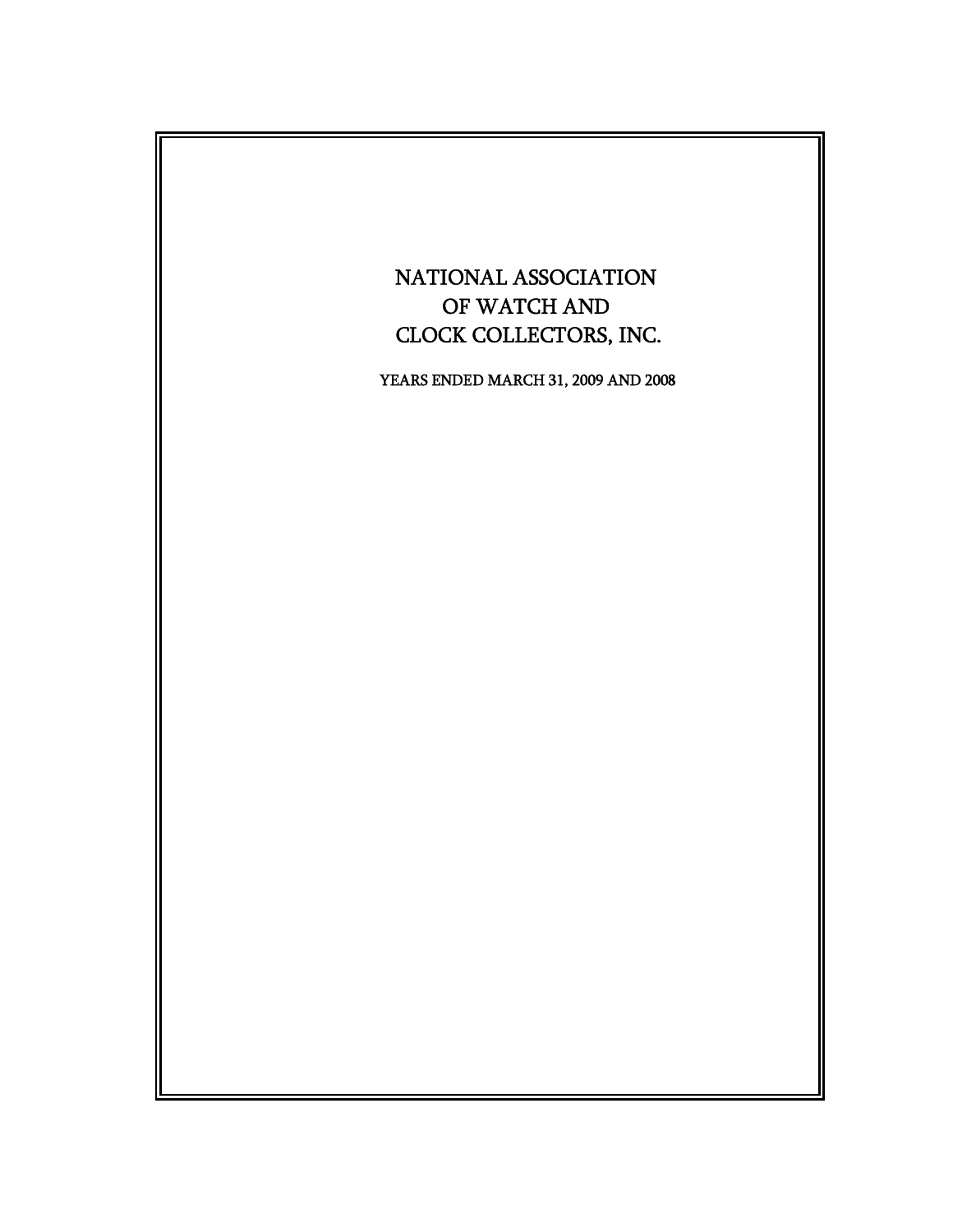Financial Statements with Supplementary Information

Years Ended March 31, 2009 and 2008

TABLE of CONTENTS

Page

| <b>Independent Auditors' Report</b>     |           |
|-----------------------------------------|-----------|
| <b>Financial Statements</b>             |           |
| <b>Statements of Financial Position</b> | 2 & 3     |
| <b>Statements of Activities</b>         | $4 - 6$   |
| <b>Statements of Cash Flows</b>         | 7 & 8     |
| Notes to Financial Statements           | $9 - 19$  |
| Supplementary Information               |           |
| Schedule of Program Activities          | $20 - 22$ |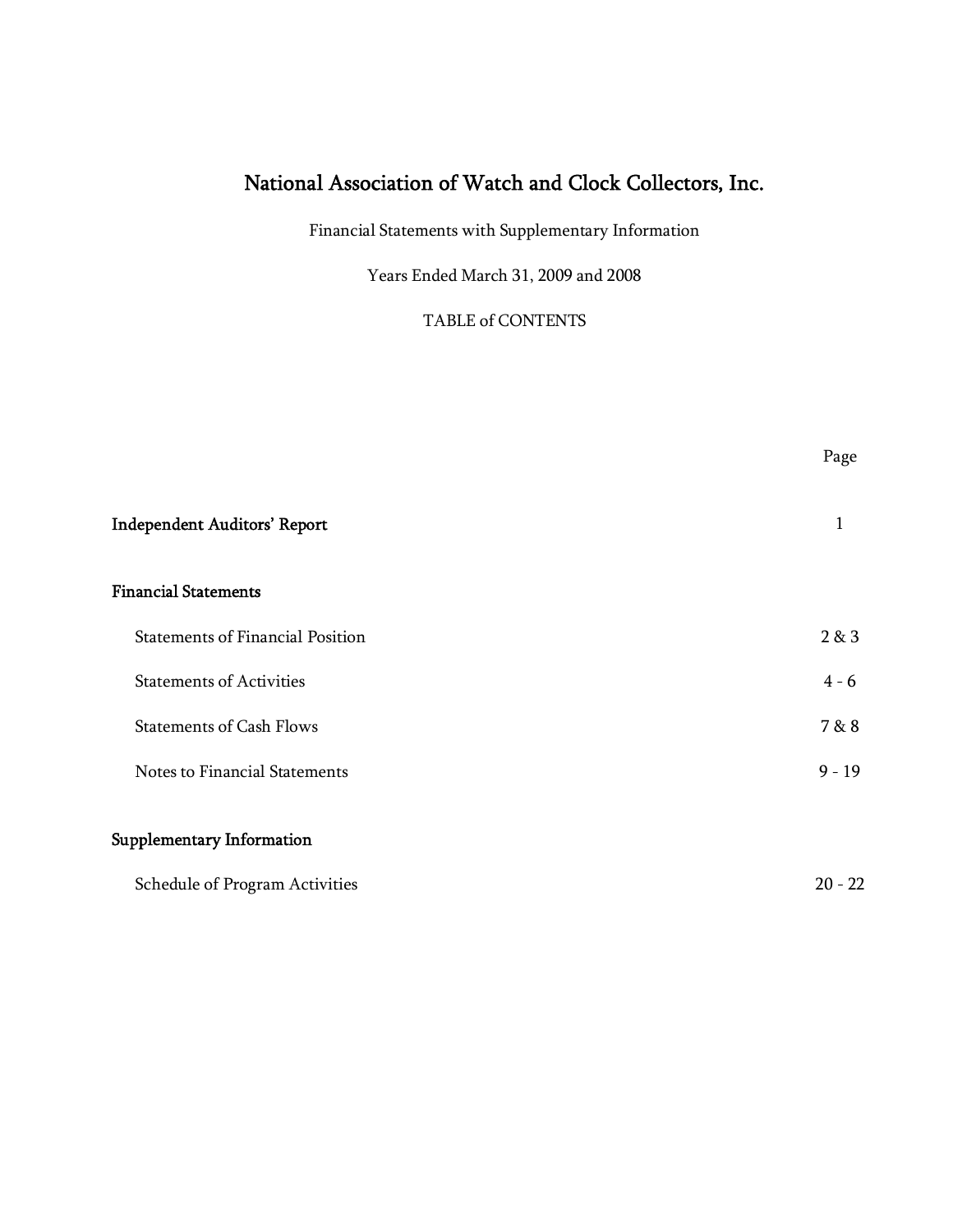#### TROUT, EBERSOLE & GROFF, LLP CERTIFIED PUBLIC ACCOUNTANTS 1705 OREGON PIKE LANCASTER, PENNSYLVANIA 17601 (717) 569-2900 TOLL FREE 1 (800) 448-1384 FAX (717) 569-0141

#### INDEPENDENT AUDITORS' REPORT

To the Board of Directors National Association of Watch and Clock Collectors, Inc. Columbia, Pennsylvania

We have audited the accompanying statements of financial position of National Association of Watch and Clock Collectors, Inc. as of March 31, 2009 and 2008, and the related statements of activities and cash flows for the years then ended. These financial statements are the responsibility of the Corporation's management. Our responsibility is to express an opinion on these financial statements based on our audits.

We conducted our audits in accordance with auditing standards generally accepted in the United States of America. Those standards require that we plan and perform the audit to obtain reasonable assurance about whether the financial statements are free of material misstatement. An audit includes examining, on a test basis, evidence supporting the amounts and disclosures in the financial statements. An audit also includes assessing the accounting principles used and significant estimates made by management, as well as evaluating the overall financial statement presentation. We believe that our audits provide a reasonable basis for our opinion.

In our opinion, the financial statements referred to above present fairly, in all material respects, the financial position of National Association of Watch and Clock Collectors, Inc. as of March 31, 2009 and 2008, and the changes in its net assets and its cash flows for the years then ended in conformity with accounting principles generally accepted in the United States of America.

Our audit was performed for the purpose of forming an opinion on the financial statements of National Association of Watch and Clock Collectors, Inc. taken as a whole. The supplementary information is presented for purposes of additional analysis and is not a required part of the basic financial statements. Such information has been subjected to the auditing procedures applied in the audit of the basic financial statements and, in our opinion, is fairly stated in all material respects in relation to the basic financial statements taken as a whole.

Front Elevable & Gaff St

May 27, 2009 TROUT, EBERSOLE & GROFF, LLP Lancaster, Pennsylvania Certified Public Accountants

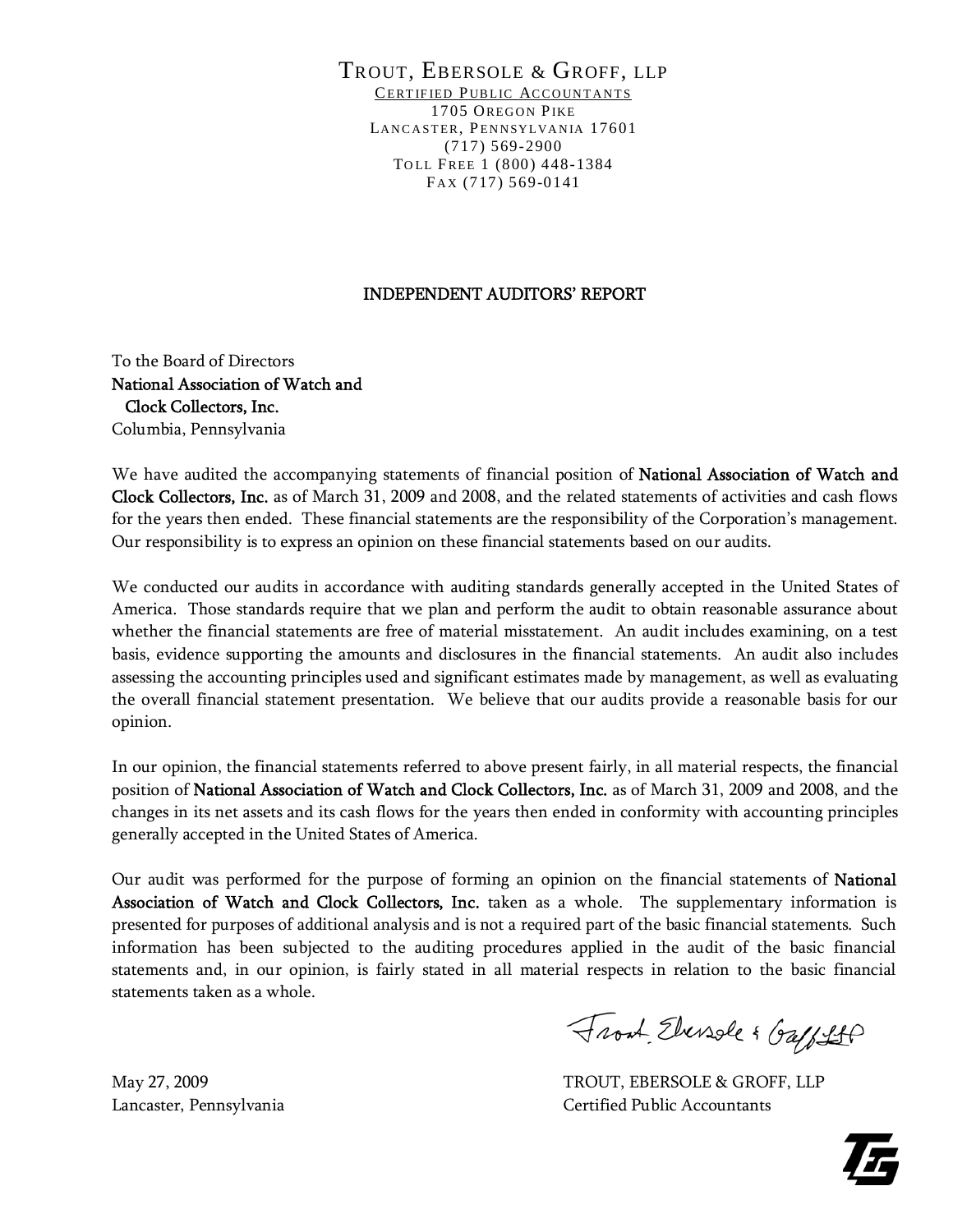STATEMENTS of FINANCIAL POSITION March 31, 2009 and 2008

|                                                       | 2009            | 2008            |
|-------------------------------------------------------|-----------------|-----------------|
| <b>ASSETS</b>                                         |                 |                 |
| <b>CURRENT ASSETS</b>                                 |                 |                 |
| Cash and Cash Equivalents                             | \$<br>152,348   | \$<br>244,780   |
| Gift Shop Inventory                                   | 35,055          | 38,211          |
| <b>Accrued Interest Receivable</b>                    | 2,357           | 9,462           |
| Pledges Receivable                                    | 11,000          | 16,000          |
| Receivables - Other                                   | 17,365          | $-0-$           |
| Prepaid and Deferred Expenses                         | 117,935         | 122,055         |
| <b>Total Current Assets</b>                           | 336,060         | 430,508         |
| <b>OTHER ASSETS</b>                                   |                 |                 |
| Cash and Cash Equivalents Held for Endowment          | 47,429          | 32,522          |
| Cash and Cash Equivalents Restricted                  |                 |                 |
| for Other Long-Term Purposes                          | 2,884           | 41,744          |
| Scholarship Fund Investments (at Market)              | 20,773          | 29,386          |
| Investments Held for Endowment (at Market)            | 336,213         | 191,702         |
| Other Investments (at Market)                         | 1,029,500       | 1,523,371       |
| Pledges Receivable, net of Current Portion            | 27,387          | 36,055          |
| Prepaid and Deferred Expenses, net of Current Portion | $-0-$           | 18,822          |
| Gift Shop Inventory, net of Current Portion           | 21,460          | 19,769          |
| <b>Total Other Assets</b>                             | 1,485,646       | 1,893,371       |
| PROPERTY and EQUIPMENT                                |                 |                 |
| Land                                                  | 53,800          | 53,800          |
| Buildings and Improvements                            | 9,006,014       | 8,991,953       |
| Office Furniture and Equipment                        | 523,552         | 472,690         |
| Museum Equipment                                      | 635,841         | 645,353         |
| School Equipment                                      | 332,601         | 325,520         |
|                                                       | 10,551,808      | 10,489,316      |
| <b>Accumulated Depreciation</b>                       | (4,249,401)     | (3,981,853)     |
| Net Property and Equipment                            | 6,302,407       | 6,507,463       |
| <b>COLLECTIONS</b> (Note 13)                          |                 |                 |
| <b>TOTAL ASSETS</b>                                   | \$<br>8,124,113 | \$<br>8,831,342 |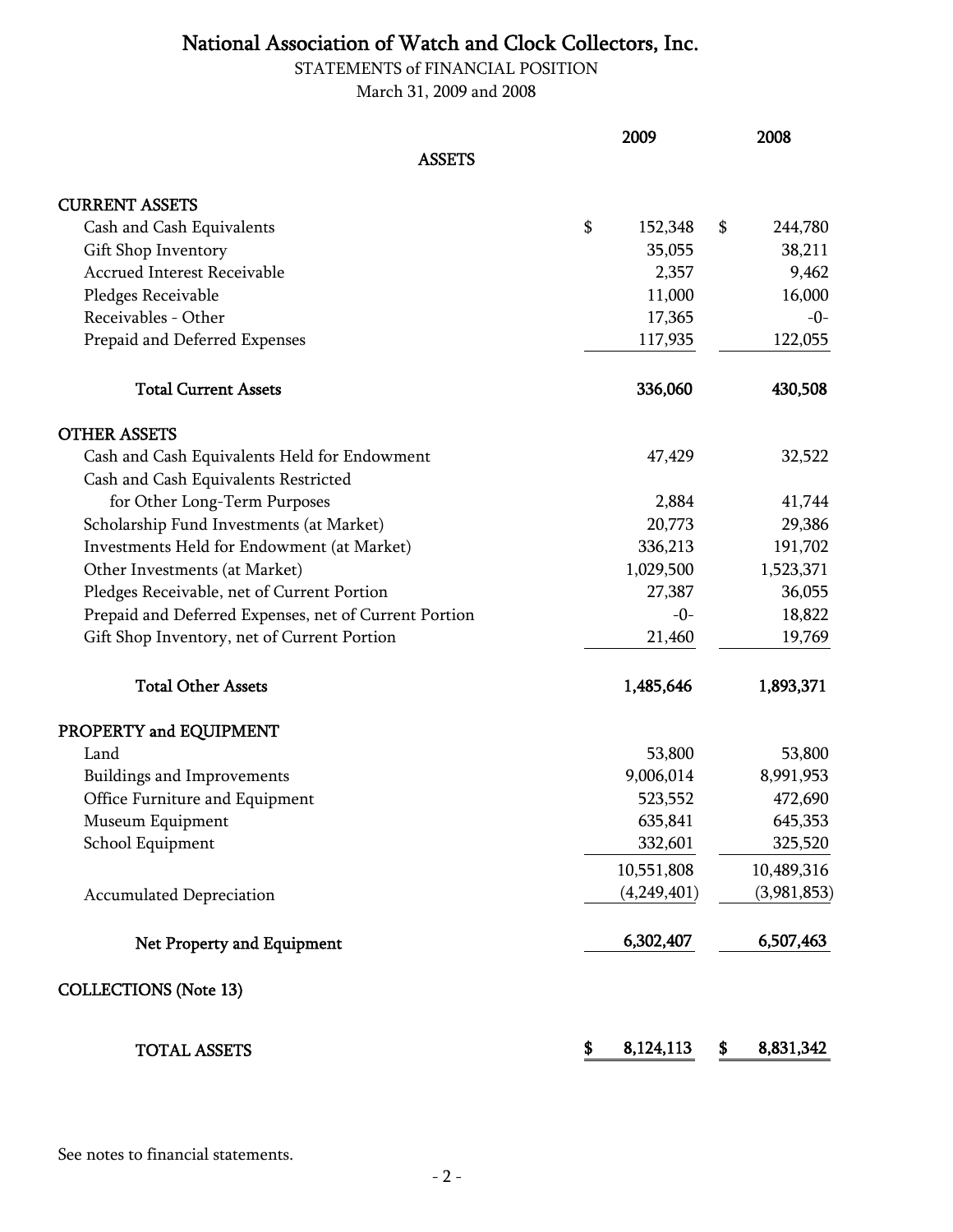|                                                | 2009        | 2008        |
|------------------------------------------------|-------------|-------------|
| <b>LIABILITIES and NET ASSETS</b>              |             |             |
| <b>CURRENT LIABILITIES</b>                     |             |             |
| Current Portion of Capital Lease Obligation    | \$<br>4,261 | \$<br>$-0-$ |
| Unearned Income                                | 87,732      | 95,166      |
| <b>Accounts Payable</b>                        | 88,714      | 108,754     |
| <b>Accrued Expenses</b>                        | 75,550      | 89,536      |
| Temporary Chapter Savings Deposits             | 44,000      | 9,000       |
| <b>Total Current Liabilities</b>               | 300,257     | 302,456     |
| LONG-TERM LIABILITIES, less Current Maturities |             |             |
| Capital Lease Obligation                       | 16,672      | -0-         |
| <b>TOTAL LIABILITIES</b>                       | 316,929     | 302,456     |
| <b>NET ASSETS</b>                              |             |             |
| Unrestricted:                                  |             |             |
| General                                        | 6,615,400   | 7,214,751   |
| <b>Board Designated</b>                        | 611,775     | 851,439     |
| Temporarily Restricted                         | 196,367     | 238,472     |
| <b>Permanently Restricted</b>                  | 383,642     | 224,224     |
| <b>TOTAL NET ASSETS</b>                        | 7,807,184   | 8,528,886   |

### TOTAL LIABILITIES and NET ASSETS  $$8,124,113 $8,831,342$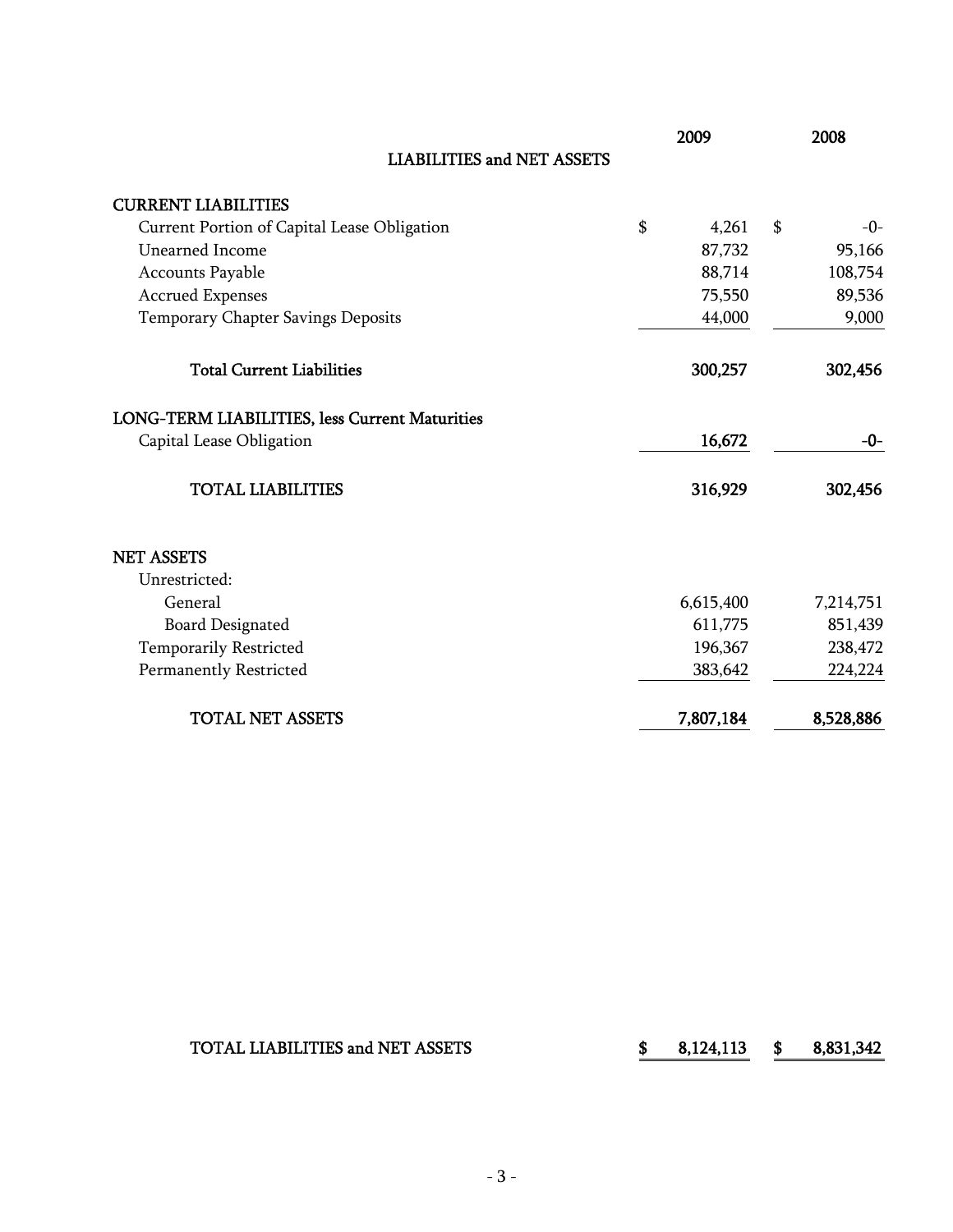STATEMENTS of ACTIVITIES Years Ended March 31, 2009 and 2008

|                                            |           | 2009            |           | 2008            |
|--------------------------------------------|-----------|-----------------|-----------|-----------------|
| UNRESTRICTED NET ASSETS                    |           |                 |           |                 |
| Support and Revenue:                       |           |                 |           |                 |
| Membership Dues                            |           | \$<br>1,279,330 |           | \$<br>1,331,825 |
| Life Member Receipts                       |           |                 |           |                 |
| (Dues Transfers), net                      |           | (14,253)        |           | (13,920)        |
| <b>MART</b> Receipts                       |           | 177,097         |           | 170,159         |
| Donations                                  |           | 93,209          |           | 116,267         |
| <b>Investment Income</b>                   |           | 85,456          |           | 91,344          |
| Tuition and Registration Fees              |           | 242,209         |           | 222,958         |
| Field Suitcase Workshop Income             |           | 63,360          |           | 46,076          |
| Net Proceeds from                          |           |                 |           |                 |
| National Convention                        |           | 45,571          |           | 66,180          |
| Miscellaneous Income                       |           | 58,938          |           | 51,623          |
| Gift Shop and School Sales                 | 111,598   |                 | 134,202   |                 |
| <b>Cost of Sales</b>                       | (65, 456) | 46,142          | (92, 602) | 41,600          |
| <b>Museum Admissions</b>                   |           | 60,066          |           | 61,155          |
|                                            |           | 2,137,125       |           | 2,185,267       |
| Net Assets Released from Restrictions      |           | 68,237          |           | 189,316         |
| <b>Total Support and Revenue</b>           |           | 2,205,362       |           | 2,374,583       |
| Expenses:                                  |           |                 |           |                 |
| Program Services:                          |           |                 |           |                 |
| Salaries and Wages                         |           | 678,504         |           | 638,966         |
| <b>Employee Benefits and Payroll Taxes</b> |           | 143,483         |           | 139,267         |
| <b>Bulletin Printing</b>                   |           | 139,476         |           | 130,301         |
| <b>MART</b> Printing                       |           | 38,468          |           | 36,111          |
| Other Printing and Postage                 |           | 7,383           |           | 6,221           |
| Distribution of Publications               |           | 108,377         |           | 103,984         |
| Director and Staff Travel                  |           | 9,636           |           | 23,525          |
| <b>Committees and Conferences</b>          |           | 1,045           |           | 8,283           |
| Field Suitcase Workshop                    |           | 55,046          |           | 32,884          |
| Scholarships                               |           | 4,610           |           | 17,414          |
| Supplies                                   |           | 30,747          |           | 31,554          |
| Utilities and Telephone                    |           | 135,170         |           | 124,707         |
| <b>Equipment Rental and Maintenance</b>    |           | 55,230          |           | 50,857          |
| Insurance                                  |           | 6,169           |           | 5,874           |
| Depreciation                               |           | 222,185         |           | 246,984         |
| <b>Exhibits and Advertising</b>            |           | 33,348          |           | 38,410          |
| Accession                                  |           | 21,939          |           | 22,479          |
| Professional Services                      |           | 35,543          |           | 32,712          |
| Miscellaneous                              |           | 31,640          |           | 24,125          |
| <b>Total Program Services</b>              |           | \$<br>1,757,999 |           | \$<br>1,714,658 |

See notes to financial statements.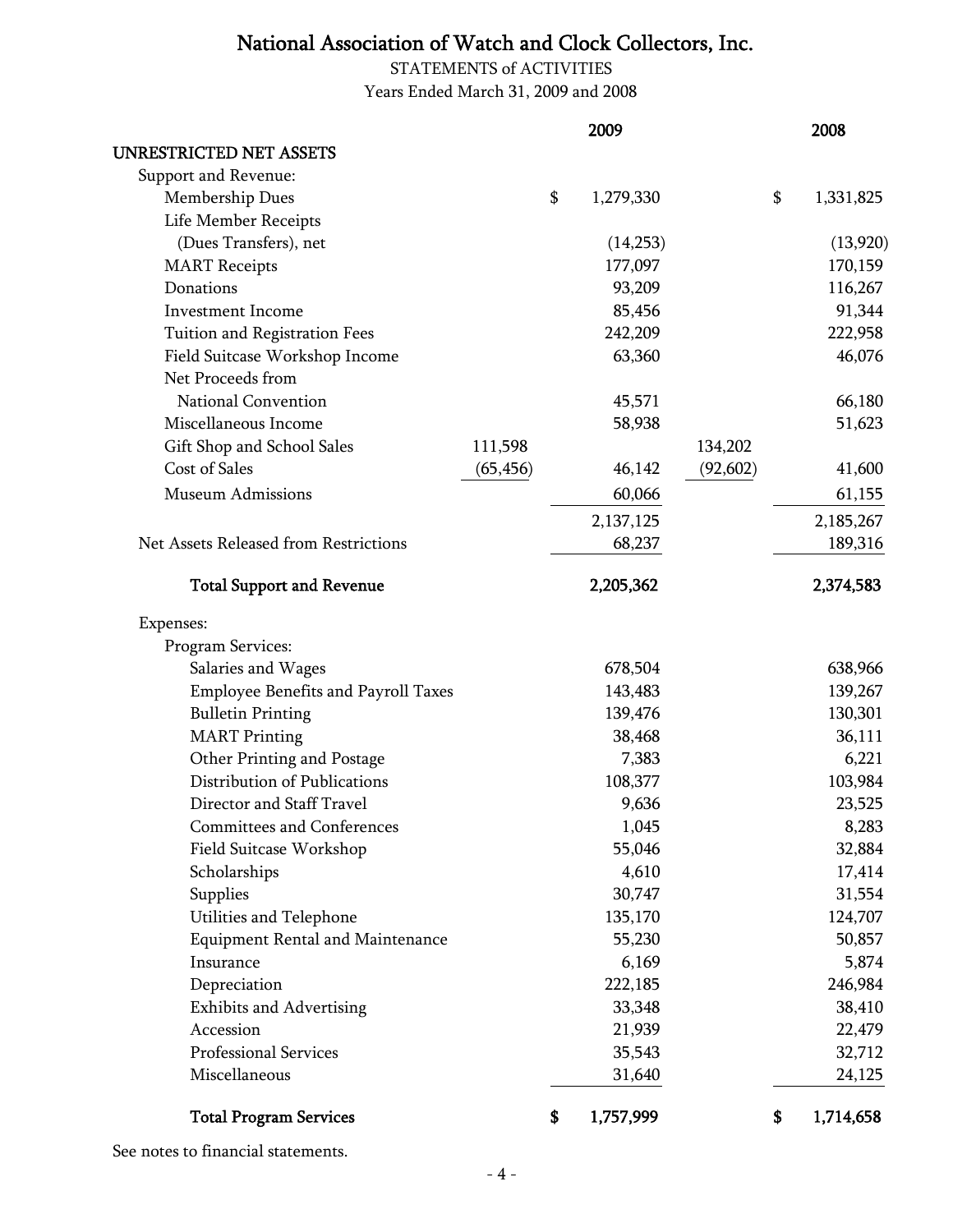STATEMENTS of ACTIVITIES (Continued) Years Ended March 31, 2009 and 2008

|                                                                    | 2009             | 2008             |
|--------------------------------------------------------------------|------------------|------------------|
| <b>UNRESTRICTED NET ASSETS (Continued)</b>                         |                  |                  |
| Expenses: (Continued)                                              |                  |                  |
| <b>Supporting Services:</b>                                        |                  |                  |
| General and Administrative:                                        |                  |                  |
| Salaries and Wages                                                 | \$<br>285,570    | \$<br>309,938    |
| Employee Benefits and Payroll Taxes                                | 96,282           | 94,343           |
| Director and Staff Travel                                          | 47,371           | 48,875           |
| Committees                                                         | 2,379            | 4,692            |
| Supplies                                                           | 16,154           | 17,633           |
| Utilities and Telephone                                            | 6,587            | 12,495           |
| <b>Equipment Rental and Maintenance</b>                            | 17,084           | 17,618           |
| Building Repairs and Maintenance                                   | 46,319           | 42,667           |
| Insurance                                                          | 19,113           | 17,220           |
| Printing and Postage                                               | 35,427           | 32,971           |
| Depreciation                                                       | 108,693          | 66,460           |
| Professional Services                                              | 74,883           | 60,508           |
| Advertising                                                        |                  | $-0-$<br>8,611   |
| Telemarketing                                                      | 36,565           | $-0-$            |
| <b>Website Hosting</b>                                             | 11,945           | 11,461           |
| <b>Interest Expense</b>                                            | 950              | $-0-$            |
| Miscellaneous                                                      | 24,127           | 26,224           |
|                                                                    | 829,449          | 771,716          |
| Fundraising:                                                       |                  |                  |
| Salaries and Wages                                                 | 46,587           | 48,687           |
| <b>Employee Benefits and Payroll Taxes</b>                         | 2,434            | 2,979            |
| Director and Staff Travel                                          | 572              | $-0-$            |
| Printing and Postage                                               | 7,093            | 7,452            |
| <b>Professional Services</b>                                       | 5,600            | 5,850            |
| Miscellaneous                                                      | 2,944            | 7,052            |
|                                                                    | 65,230           | 72,020           |
| <b>Total Supporting Services</b>                                   | 894,679          | 843,736          |
|                                                                    |                  |                  |
| <b>Total Expenses</b>                                              | 2,652,678        | 2,558,394        |
| DECREASE in UNRESTRICTED NET<br>ASSETS BEFORE CAPITAL TRANSACTIONS | (447, 316)<br>\$ | (183, 811)<br>\$ |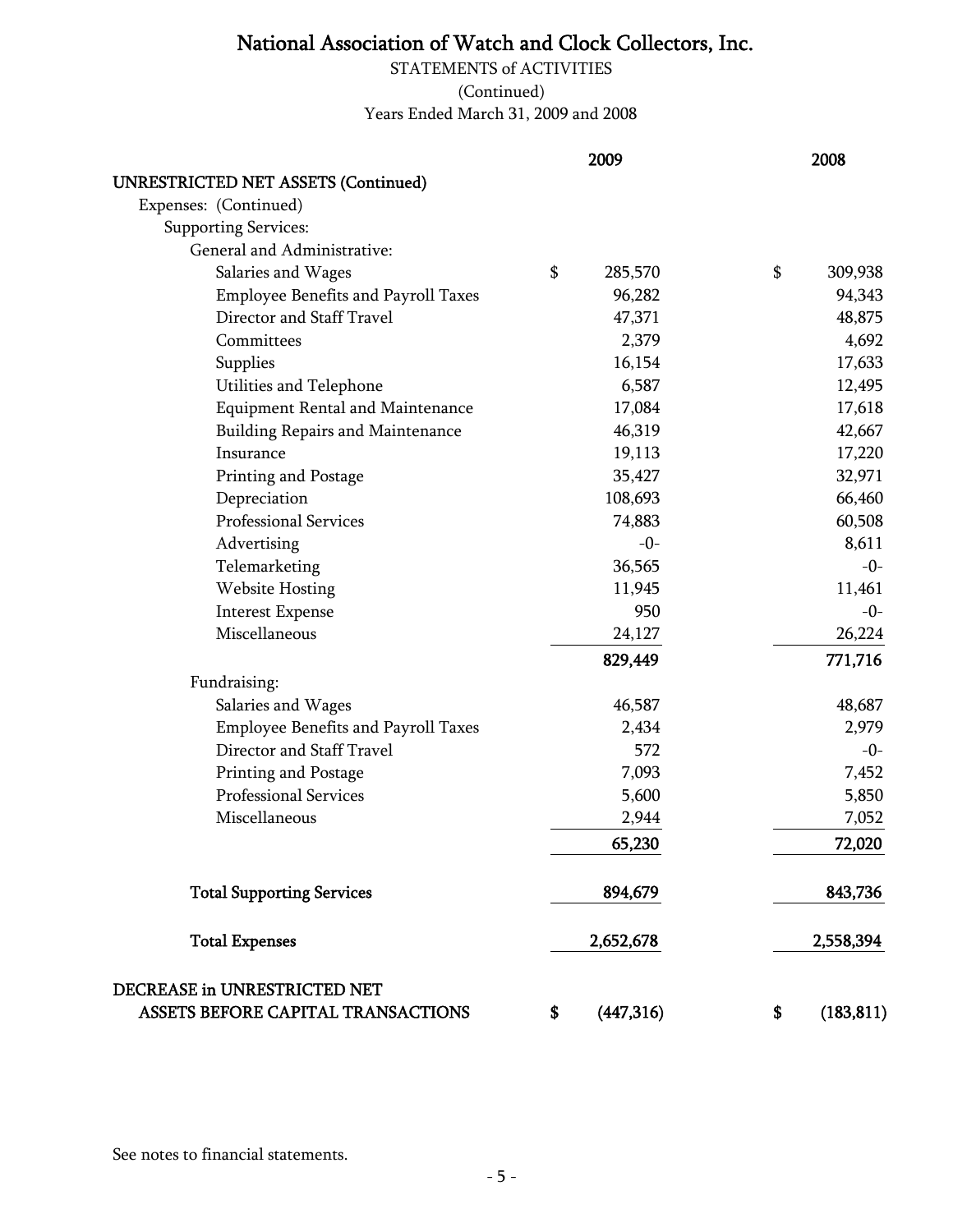Years Ended March 31, 2009 and 2008 STATEMENTS of ACTIVITIES (Continued)

|                                                 | 2009             | 2008             |
|-------------------------------------------------|------------------|------------------|
| <b>CAPITAL TRANSACTIONS</b>                     |                  |                  |
| Net Unrealized and Realized Loss on Investments | \$<br>(391, 699) | \$<br>(172, 634) |
| DECREASE in UNRESTRICTED NET ASSETS             | (839, 015)       | (356, 445)       |
| TEMPORARILY RESTRICTED NET ASSETS               |                  |                  |
| Donations                                       | 33,706           | 103,427          |
| <b>Grant Income</b>                             | $-0-$            | 83,494           |
| <b>Investment Income</b>                        | 2,612            | 2,177            |
| <b>Silent Auction Income</b>                    | 8,749            | 3,405            |
| Net Unrealized and Realized Loss on Investments | (18, 935)        | (13,301)         |
| Restrictions Satisfied by Payments              | (68, 237)        | (189, 316)       |
| DECREASE in TEMPORARILY RESTRICTED              |                  |                  |
| <b>NET ASSETS</b>                               | (42, 105)        | (10, 114)        |
| PERMANENTLY RESTRICTED NET ASSETS               |                  |                  |
| Donations                                       | 159,418          | 65,380           |
| <b>DECREASE in NET ASSETS</b>                   | (721, 702)       | (301, 179)       |
| <b>NET ASSETS</b>                               |                  |                  |
| Beginning of Year                               | 8,528,886        | 8,830,065        |
| <b>End of Year</b>                              | \$<br>7,807,184  | \$<br>8,528,886  |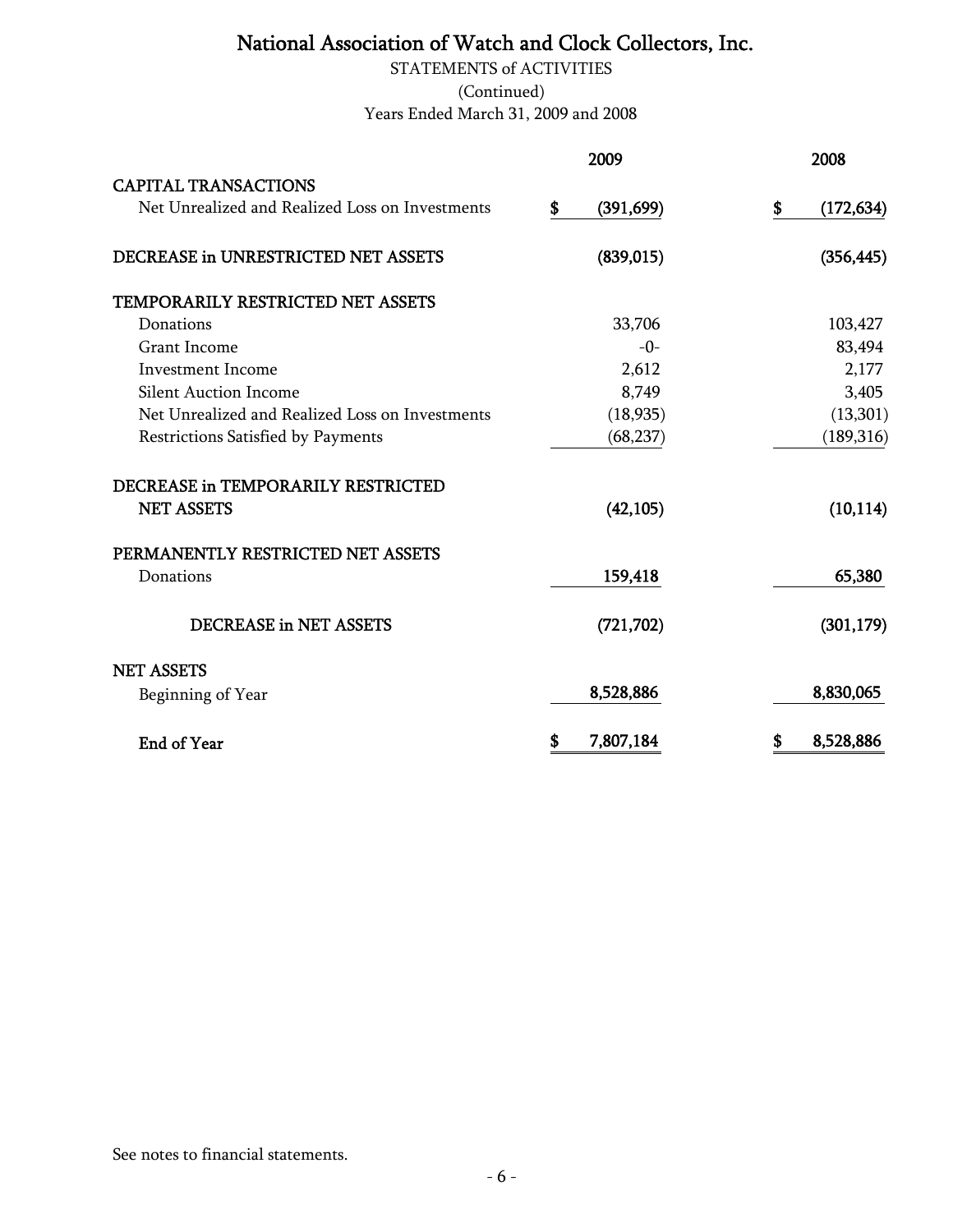STATEMENTS of CASH FLOWS Years Ended March 31, 2009 and 2008

|                                                    | 2009             | 2008             |
|----------------------------------------------------|------------------|------------------|
| <b>CASH FLOWS from OPERATING ACTIVITIES</b>        |                  |                  |
| Decrease in Net Assets                             | \$<br>(721, 702) | \$<br>(301, 179) |
| Adjustments to Reconcile Decrease in Net Assets to |                  |                  |
| Net Cash Provided by Operating Activities:         |                  |                  |
| Depreciation                                       | 330,878          | 313,444          |
| Donations and Other Income Restricted              |                  |                  |
| for Endowment and Other Long-Term Purposes         | (163, 176)       | (66, 398)        |
| Net Unrealized and Realized Loss on Investments    | 410,634          | 185,935          |
| Noncash Donations and Expenses                     | (15,709)         | (42,746)         |
| (Increase) Decrease in:                            |                  |                  |
| Inventory                                          | 1,465            | 18,293           |
| Receivables                                        | 3,408            | 28,360           |
| Prepaid and Deferred Expenses                      | 22,942           | (62, 579)        |
| Increase (Decrease) in:                            |                  |                  |
| <b>Unearned Income</b>                             | (7, 434)         | (10, 828)        |
| Accounts Payable, Accrued Expenses, and            |                  |                  |
| Temporary Chapter Savings Deposits                 | 974              | (13, 177)        |
| Net Cash Provided (Used) by Operating Activities   | (137, 720)       | 49,125           |
| <b>CASH FLOWS from INVESTING ACTIVITIES</b>        |                  |                  |
| Proceeds from Sale of Assets Restricted for        |                  |                  |
| Endowment and Other Long-Term Purposes             | 2,680            | 1,159            |
| Purchase of Assets Restricted for Endowment        |                  |                  |
| and Other Long-Term Purposes                       | (163, 176)       | (66, 398)        |
| Purchase of Property and Equipment                 | (74,502)         | (92,027)         |
| Proceeds from Sale of Investment Securities        | 770,510          | 288,043          |
| Purchase of Investment Securities                  | (653, 400)       | (271, 526)       |
| <b>Net Cash Used by Investing Activities</b>       | (117, 888)       | (140,749)        |
| <b>CASH FLOWS from FINANCING ACTIVITIES</b>        |                  |                  |
| Donations Restricted for Endowment                 | 159,418          | 65,380           |
| Donations and Other Income Restricted for          |                  |                  |
| Other Long-Term Purposes                           | 3,758            | 1,018            |
| Net Cash Provided by Financing Activities          | 163,176          | 66,398           |
| DECREASE in CASH and CASH EQUIVALENTS              | (92, 432)        | (25, 226)        |
| CASH and CASH EQUIVALENTS                          |                  |                  |
| Beginning                                          | 244,780          | 270,006          |
| Ending                                             | \$<br>152,348    | \$<br>244,780    |

See notes to financial statements.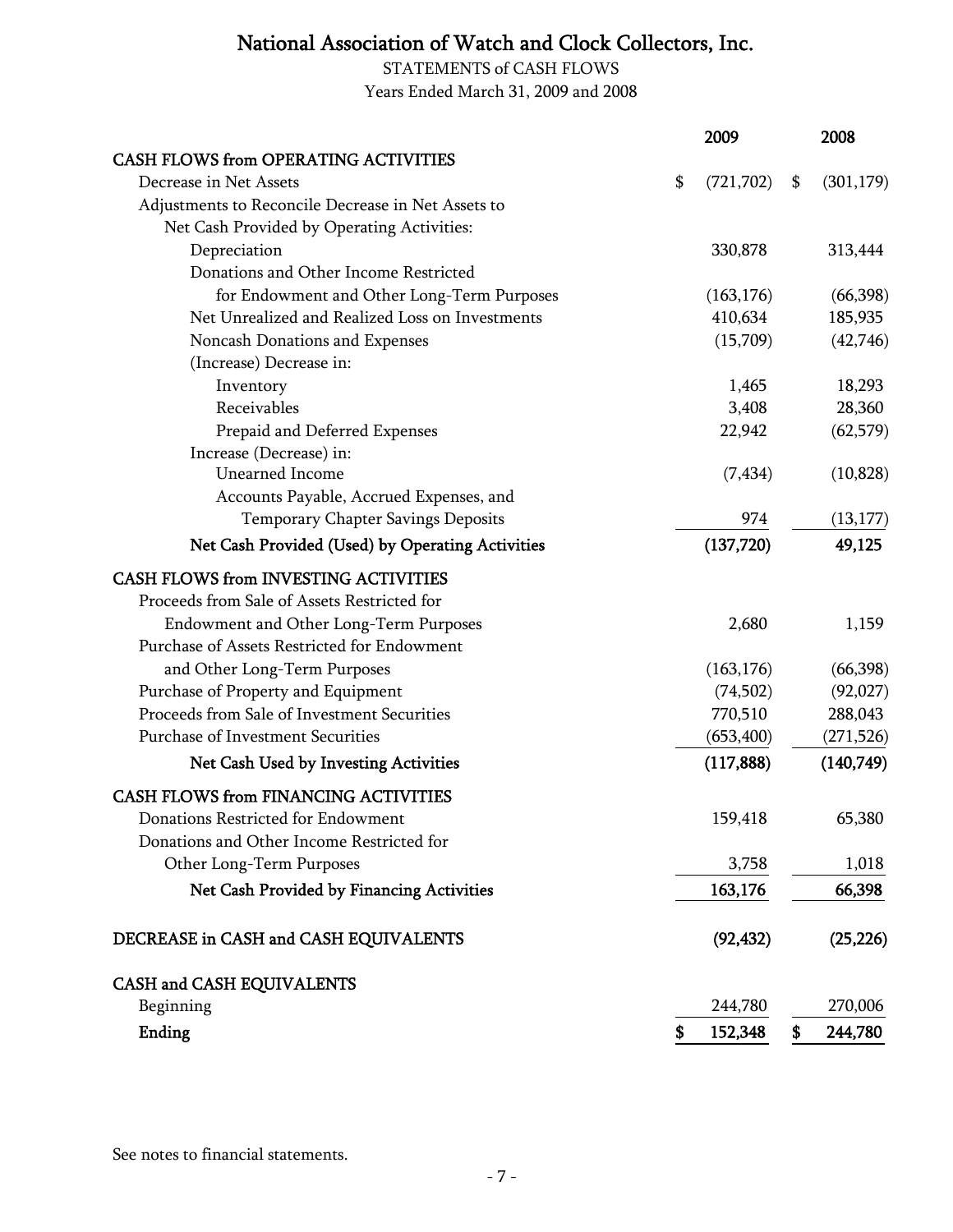(Continued) Years Ended March 31, 2009 and 2008 STATEMENTS of CASH FLOWS

|                                                   | 2009       | 2008       |
|---------------------------------------------------|------------|------------|
| SUPPLEMENTAL DISCLOSURE of CASH FLOW INFORMATION  |            |            |
| Noncash Investing and Financing Transactions:     |            |            |
| Unrealized Loss on Investments                    | (407, 117) | (181, 328) |
| In-Kind Donation of Property and Equipment        | 11,743     | 22,896     |
| In-Kind Donation of Stock                         | 3,966      | 19,850     |
| Capital Lease Obligation to Acquire Capital Asset | 23,641     | $-0-$      |
| <b>Cash Payments for Interest</b>                 | 950        | $-()$      |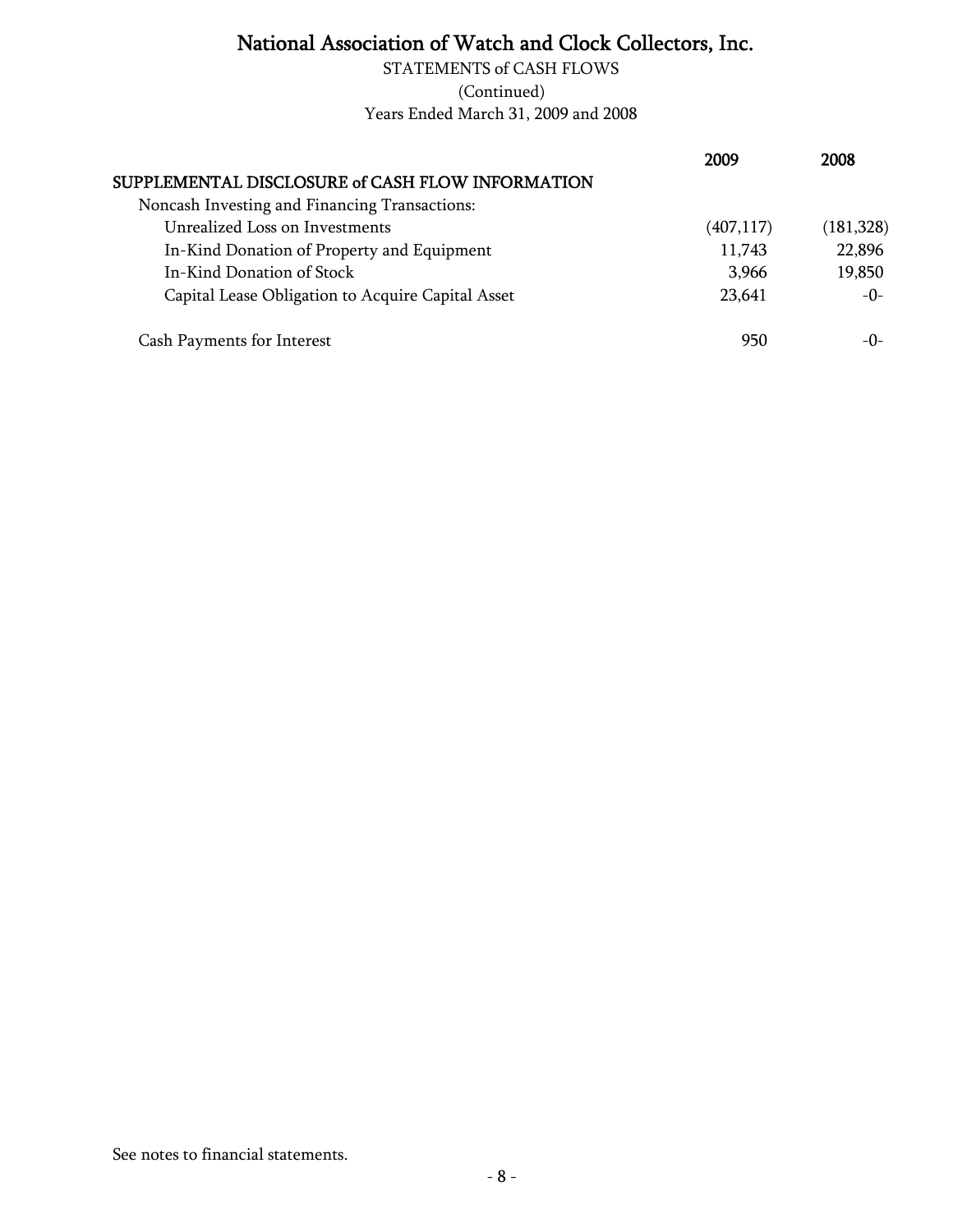NOTES to FINANCIAL STATEMENTS

#### NOTE 1 - NATURE of ACTIVITIES

The National Association of Watch and Clock Collectors, Inc. (NAWCC, Inc.) provides to its world-wide members and the general public, publications and programs, including a museum and library research center, in order to enhance the education of the historical and scientific importance of clocks and watches. NAWCC, Inc. also provides the availability to study the construction and repair of clocks and watches through the School of Horology. The Corporation is funded by membership support, donations, grants, admission sales, and tuition fees.

#### NOTE 2 - SIGNIFICANT ACCOUNTING POLICIES

#### Reporting Entity

The financial statements of NAWCC, Inc. include the accounts and activities of the School of Horology, which is a division of NAWCC, Inc. and is not a separate legal entity. All significant balances and transactions between divisions have been eliminated.

#### Income Tax Status

The Corporation is exempt from income taxes under Section 501(c) (3) of the Internal Revenue Code. The Corporation is not classified as a private foundation.

In accordance with FSP FIN 48-3, the Corporation has elected to defer the effective date of FASB Interpretation 48, Accounting for Uncertainty in Income Taxes (FIN 48) until required by the standard. The Corporation has not yet established accounting policies with respect to evaluating uncertain tax positions.

#### Basis of Accounting and Use of Estimates

The process of preparing financial statements in conformity with accounting principles generally accepted in the United States of America requires the use of estimates and assumptions regarding certain types of assets, liabilities, revenues, and expenses. Accordingly, actual results may differ from estimated amounts.

#### Basis of Presentation

Under Statement of Financial Accounting Standards (SFAS) No. 117, Financial Statements of Not-for-Profit Organizations, the Corporation reports information regarding their financial position and activities according to three classes of net assets (unrestricted net assets, temporarily restricted net assets, and permanently restricted net assets) based upon the existence or absence of donor-imposed restrictions.

#### Cash and Cash Equivalents

The Corporation considers all highly liquid debt instruments and certificates of deposit purchased with a maturity of three months or less to be cash equivalents.

#### Investments

In accordance with accounting principles generally accepted in the United States of America for nonprofit organizations, the various investments are being carried at fair market value. Donated securities received by the Corporation are recorded at their fair market value at the time of receipt.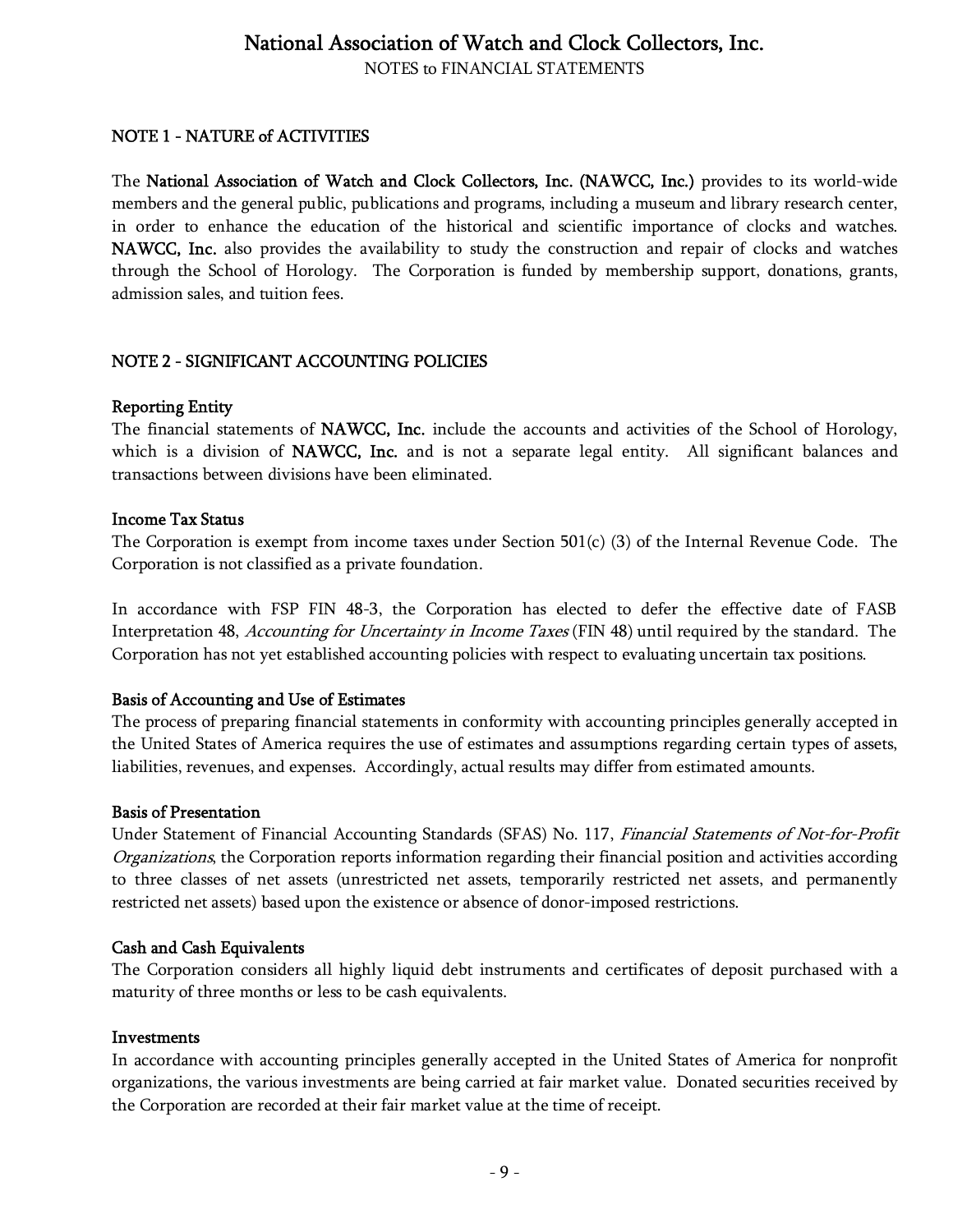NOTES to FINANCIAL STATEMENTS

(Continued)

#### NOTE 2 - SIGNIFICANT ACCOUNTING POLICIES (Continued)

#### Investments (Continued)

For the year ended March 31, 2009, the Corporation has adopted Statement of Financial Accounting Standards No. 157 (FAS 157) - Fair Value Measurement, issued in September 2006 by the Financial Accounting Standards Board. FAS 157 establishes a framework for measuring fair value and expands disclosures about fair market measurements in financial statements.

The Corporation shows all interest and dividend income, less fees, as operating income. All realized and unrealized gains and losses are presented as non-operating income.

#### Receivables

Receivables that management has the intent and ability to hold for the foreseeable future or until maturity or payoff are reported at outstanding principal adjusted for charge offs. Account balances generally are written off when management judges such balances uncollectible, such as an account in bankruptcy. Management continually monitors and reviews receivable balances.

The Corporation records bad debts using the direct write-off method. Accounting principles generally accepted in the United States of America require that the allowance method be used to recognize bad debts; however, the effect of using the direct write-off method is not materially different from the results that would have been obtained under the allowance method.

#### Inventories

The Corporation values its inventories at the lower of cost or market. For the year ended March 31, 2008, the Corporation determined cost by utilizing the first-in, first-out method. For the year ended March 31, 2009, the weighted average cost method is used prospectively to better facilitate a newly implemented software. The effects of the change in accounting principles are not considered material to the financial statements.

#### Property and Equipment

The Corporation currently capitalizes assets with a useful life in excess of one year at their cost or market value, if donated, when such amounts exceed \$1,000 per item. Depreciation is calculated using the straightline method of depreciation over their estimated useful lives as follows:

| Building                       | 19 - 31 ½ Years |
|--------------------------------|-----------------|
| <b>Building Improvements</b>   | 5 - 39 Years    |
| Office Furniture and Equipment | 3 - 10 Years    |
| Museum Equipment               | 3 - 10 Years    |
| School Equipment               | 3 - 10 Years    |

The Corporation does not imply time restrictions with respect to donated fixed assets.

#### Revenue Recognition

NAWCC, Inc. recognizes membership dues as revenue when the cash is actually received.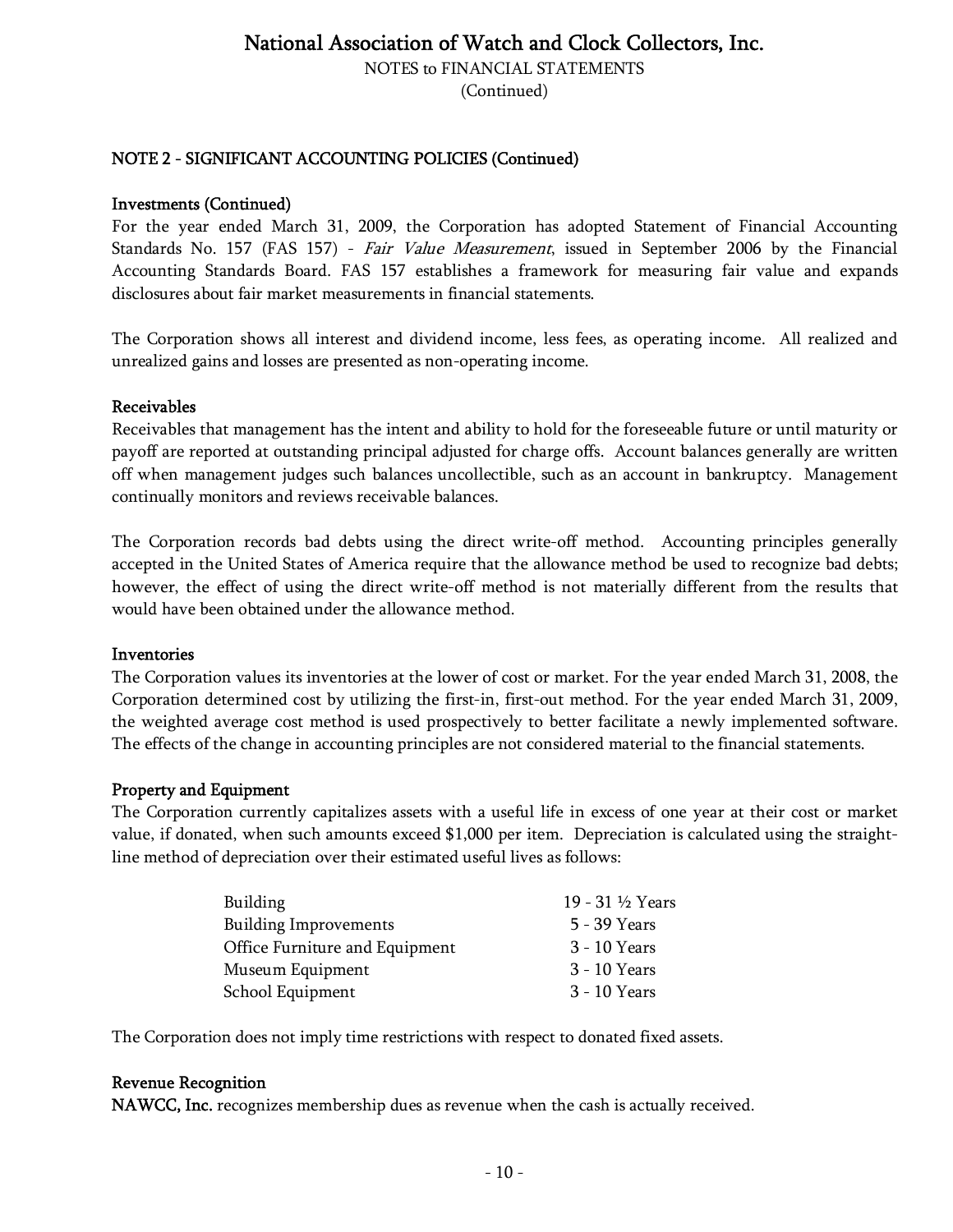NOTES to FINANCIAL STATEMENTS

(Continued)

### NOTE 2 - SIGNIFICANT ACCOUNTING POLICIES (Continued)

#### Revenue Recognition (Continued)

The Corporation receives grant funding from the Pennsylvania Historical and Museum Commission. The grant proceeds are recognized in earnings in the period in which the related expenditures are incurred. Amounts received or receivable from the grantor are subject to audit and adjustment by the grantor. Any disallowed claims, including amounts already collected, may constitute a liability of the Corporation. The amount, if any, cannot be determined at this time, although the Corporation expects such amounts, if any, to be immaterial.

All contributions are considered to be available for unrestricted use unless specifically restricted by the donor. Amounts received that are designated for future periods or restricted by the donor for specific purposes are reported as temporarily restricted or permanently restricted support that increases those net asset classes. When a temporary restriction expires, temporarily restricted net assets are reclassified to unrestricted net assets and are reported in the statements of activities as net assets released from restrictions. Restricted donations whose restrictions are met in the same reporting period are accounted for as temporarily restricted support and as net assets released from restrictions.

NAWCC, Inc. receives a significant amount of services donated by volunteers in carrying out its exempt purpose. No amounts have been reflected in the financial statements for those services as they do not meet the criteria for recognition under SFAS No. 116, Accounting for Contributions Received and Contributions Made.

#### Sales Taxes

Sales taxes assessed by a governmental authority on applicable revenue-producing transactions between the Corporation and its customers are recorded on a net basis, excluding both the collection and payment of such taxes from the Corporation's revenues and expenses.

#### Advertising

The Corporation expenses advertising and marketing costs as they are incurred. The advertising/marketing costs for the years ended March 31, 2009 and 2008, are \$33,348 and \$47,021, respectively.

### NOTE 3 - PLEDGES RECEIVABLE

The Corporation has an outstanding unrestricted pledge receivable in the original amount of \$100,000. This pledge is payable in ten annual installments of \$10,000 each. As of March 31, 2009 and 2008, the uncollected balance amounted to \$39,967 and \$49,795, respectively.

In addition, the Corporation has engaged in ongoing fund drives. As of March 31, 2009 and 2008, there were outstanding pledges of \$1,000 and \$6,000, respectively, which were receivable over the next year.

For the years ended March 31, 2009 and 2008, the pledges have been discounted to their estimated present value of \$38,387 and \$52,055, respectively, using a rate of 4%.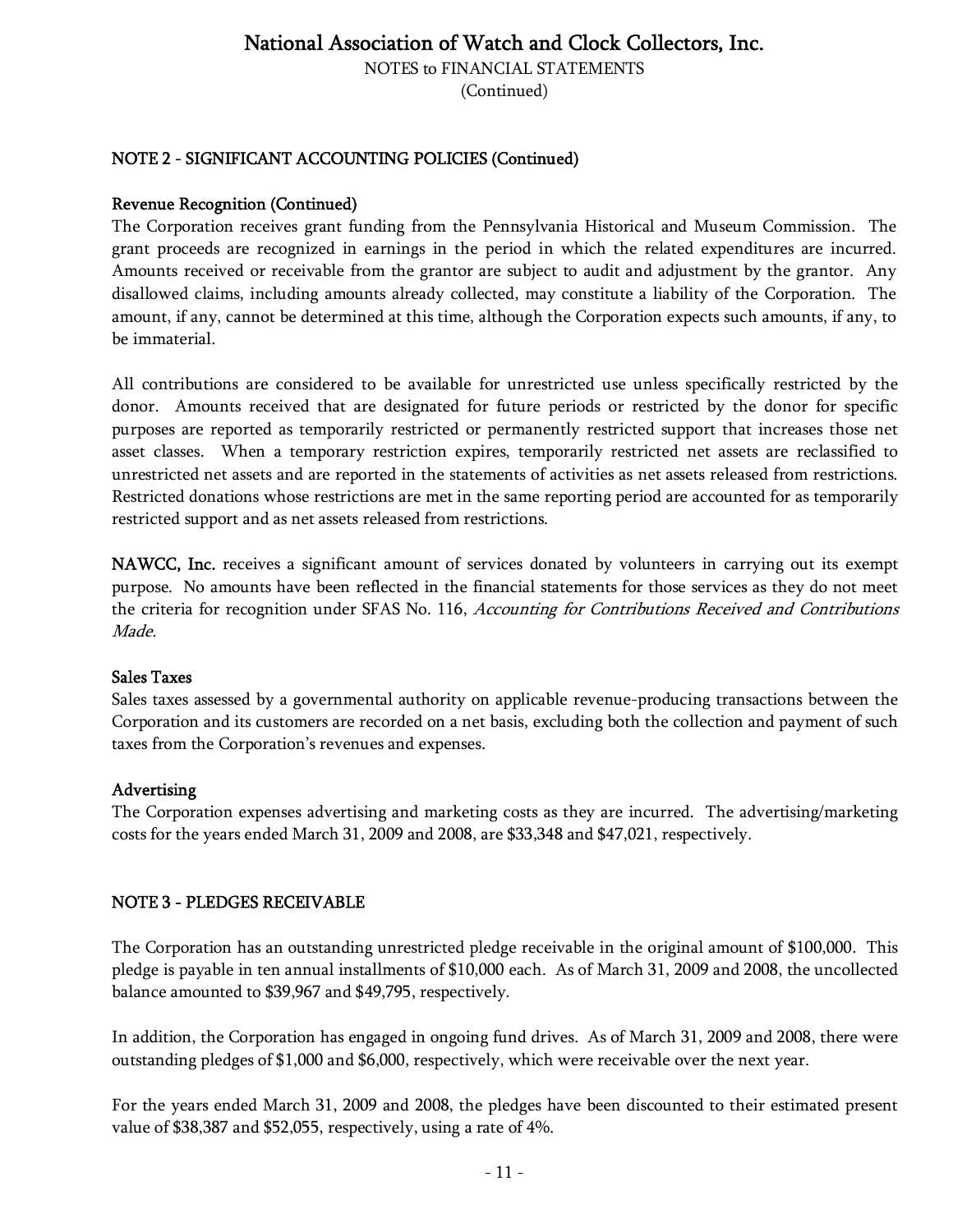NOTES to FINANCIAL STATEMENTS

(Continued)

#### NOTE 3 - PLEDGES RECEIVABLE (Continued)

The following is a summary of pledges receivable for the years ending March 31:

|      | 9,475<br>38,387 |
|------|-----------------|
| 2013 |                 |
| 2012 | 9,137           |
| 2011 | 8,775           |
| 2010 | 11,000          |

#### NOTE 4 - PREPAID and DEFERRED EXPENSES

As of March 31, 2009 and 2008, prepaid and deferred expenses consisted of the following:

|                                       | 2009    | 2008    |
|---------------------------------------|---------|---------|
| Prepaid Insurance                     | 24,249  | 18,093  |
| Printing, Publications not yet Issued | 44,400  | 46,559  |
| Software, not yet Placed in Service   | $-0-$   | 18,822  |
| Prepaid School Supplies               | 28,787  | 40,511  |
| Other Prepaid Expenses                | 20,499  | 16,892  |
|                                       | 117,935 | 140,877 |

#### NOTE 5 - INVESTMENTS

A summary of the investments as of March 31, 2009 and 2008, is as follows:

|                            |            |                  |                         | 2009                           |                      |
|----------------------------|------------|------------------|-------------------------|--------------------------------|----------------------|
|                            | Par/Shares | Rate             | Due                     | Current<br><b>Market Value</b> | Cost                 |
| Mutual Funds               |            |                  |                         | 176,858                        | 291,178              |
| Certificates of<br>Deposit | 701,014    | $1.0\% - 3.93\%$ | 07/28/10                | 699,239                        | 701,014              |
| <b>Equity Securities</b>   | 5,520      | N/A              | N/A                     | 12,623                         | 32,661               |
| Preferred Stock            | 3,900      | FLT <sub>%</sub> | N/A                     | 19,500                         | 97,500               |
| Corporate Bonds            | 915,000    | FLT%             | $11/10/11 -$<br>3/15/33 | 478,266<br>1,386,486           | 918,775<br>2,041,128 |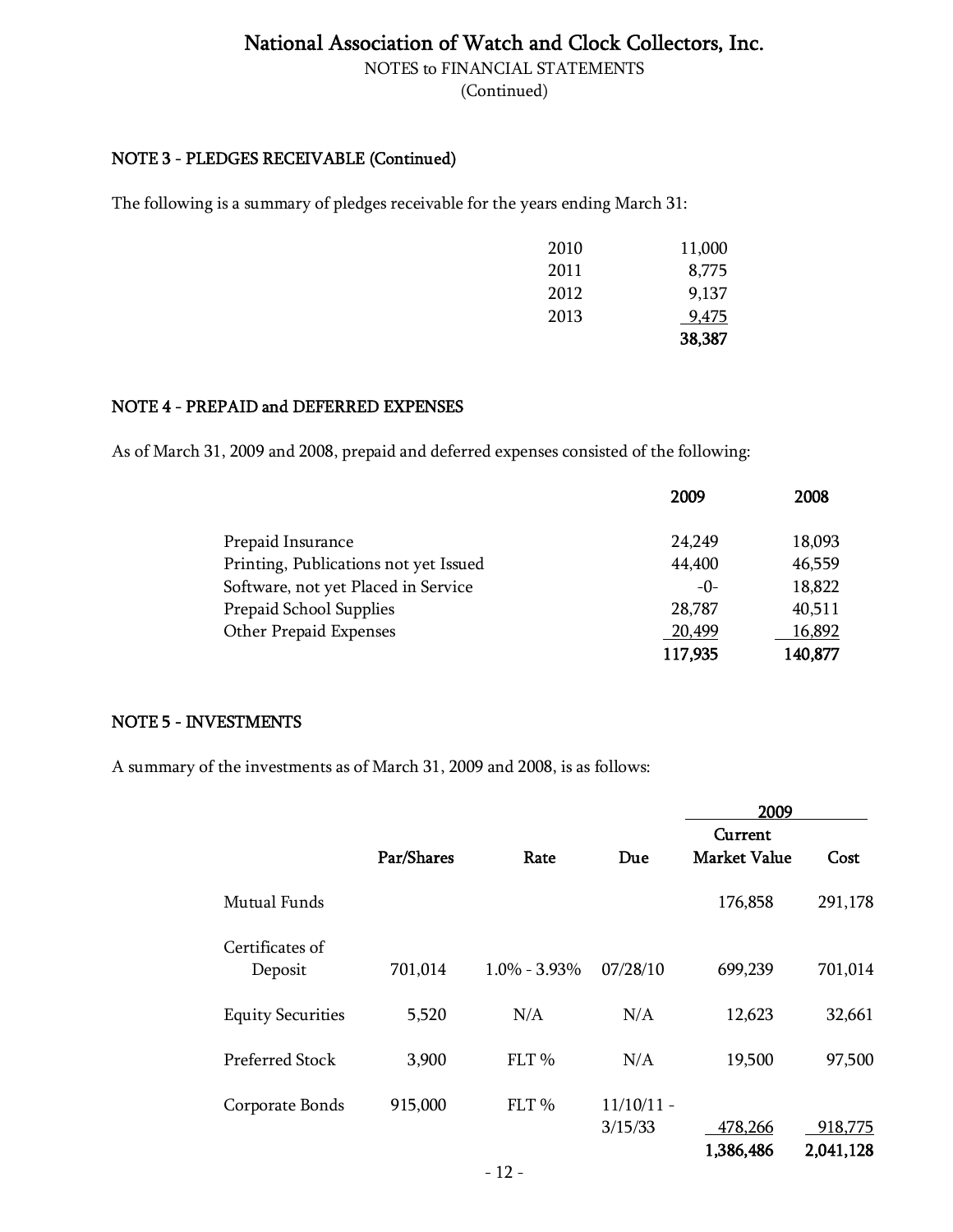NOTES to FINANCIAL STATEMENTS

(Continued)

#### NOTE 5 - INVESTMENTS (Continued)

|                                            |              |                     |                          | 2008                           |                        |
|--------------------------------------------|--------------|---------------------|--------------------------|--------------------------------|------------------------|
|                                            | Par/Shares   | Rate                | Due                      | Current<br><b>Market Value</b> | Cost                   |
| Mutual Funds                               |              |                     |                          | 306,693                        | 328,316                |
| Certificates of<br>Deposit                 | 100,000      | FLT %               | 07/28/10                 | 99,443                         | 100,000                |
| Government and<br><b>Agency Securities</b> | 370,000      | $FLT$ % -<br>5.125% | $10/15/08 -$<br>06/17/10 | 374,481                        | 374,184                |
| <b>Equity Securities</b>                   | 5,050        | N/A                 | N/A                      | 10,148                         | 22,402                 |
| <b>Preferred Stock</b>                     | 3,900        | FLT <sub>%</sub>    | N/A                      | 54,560                         | 97,500                 |
| REIT's                                     | $\mathbf{1}$ | N/A                 | N/A                      | 25,000                         | 25,022                 |
| Corporate Bonds                            | 1,040,000    | FLT %               | $08/20/08 -$<br>10/01/36 | 874,134<br>1,744,459           | 1,044,560<br>1,991,984 |

The net unrealized loss for the years ended March 31, 2009 and 2008, was \$407,117 and \$181,328, respectively. The net unrealized loss on investments is shown under capital transactions on the combined statements of activities due to the long-term nature of the investments. The amount shown as current market value does not include interest earned but not yet paid.

In accordance with FAS 157, the various inputs that may be used to determine the value of the Corporation's investments are summarized in three broad levels as of March 31, 2009. The inputs or methodologies used for valuing securities are not necessarily an indication of the risk associated with investing in those securities.

| Level 1 | Quoted prices in active markets for identical securities.                                     |
|---------|-----------------------------------------------------------------------------------------------|
| Level 2 | Other significant observable inputs (including quoted prices for similar securities, interest |

- rates, prepayment speeds, credit risk, etc.).
- Level 3 Significant unobservable inputs (including the Corporations' own assumptions used to determine the fair value of investments).

|         | Investments<br>At Fair Value |
|---------|------------------------------|
| Level 1 | 207,831                      |
| Level 2 | 1,178,655                    |
| Level 3 | $-0-$                        |
|         | 1,386,486                    |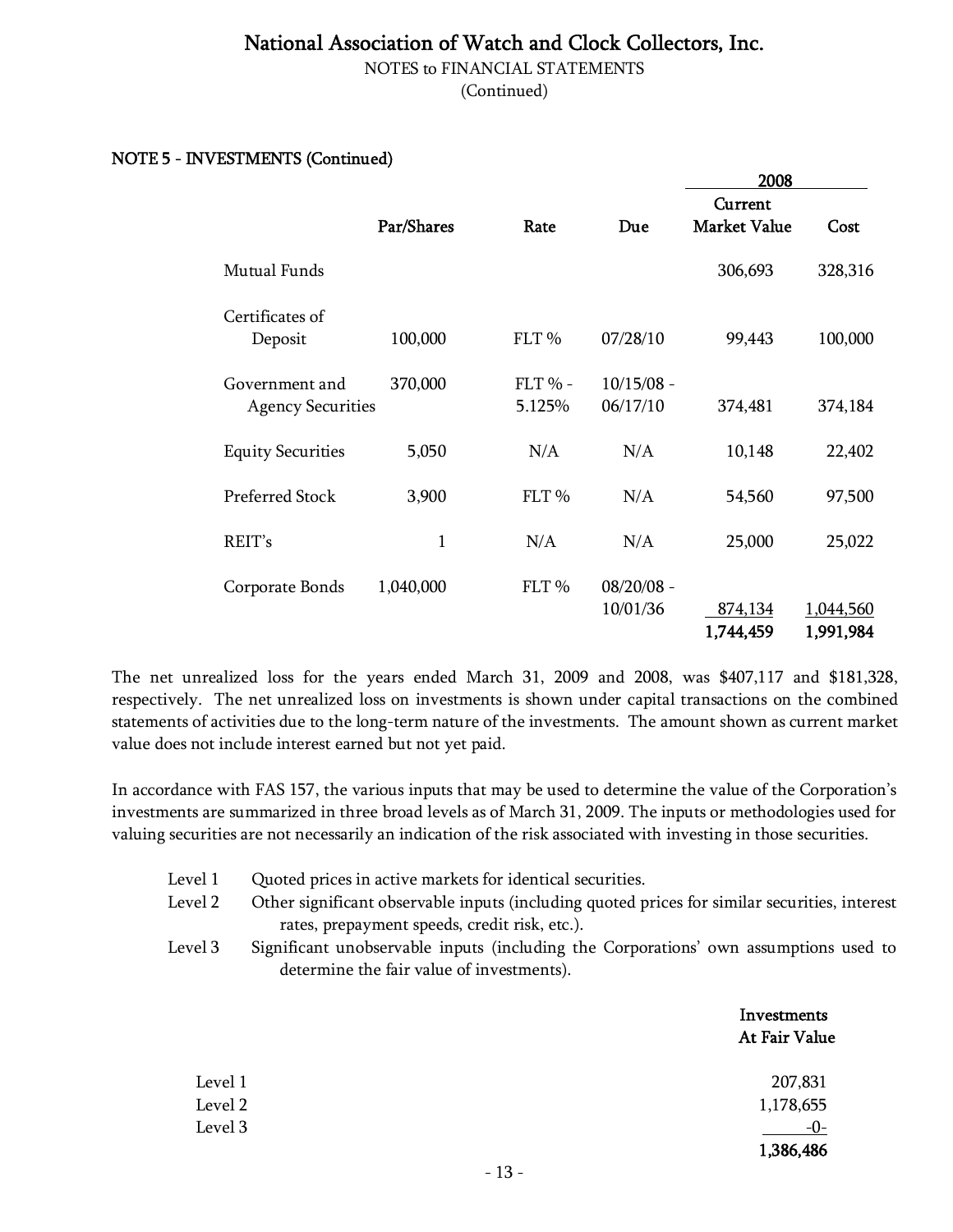NOTES to FINANCIAL STATEMENTS

(Continued)

#### NOTE 6 - ENDOWMENTS

For the year ended March 31, 2009, the Corporation has adopted Financial Accounting Standards Board Staff Position FAS 117-1 - *Endowments of Not-for-Profit Organizations*. The Corporation has interpreted Pennsylvania Act 141 to intent for the Corporation to select a principal and income or a total return policy in the absence of specific donor stipulations. Act 141 seeks to preserve the value of the original gift as of the gift date of the donor restricted endowment funds and provides a framework for the prudent use of endowment earnings to support the Corporation's operations. The Corporation elects the principal and income policy. As a result of this interpretation, the Corporation classifies the original value of the gift and all subsequent gifts as permanently restricted net assets. Income derived from the endowments is approved by the Board to be used to support operations and are classified as unrestricted income.

The Board has approved an investment policy for the Corporation's endowments that assigns responsibilities to an investment manager and establishes investment principles to achieve prudent investment strategies. The policy underlines the need for diversification, preservation of capital, and risk awareness with the goal of providing endowment growth and income in perpetuity.

The Corporation endowment assets consist of three funds, the earnings of which are restricted for use at the School of Horology, the Watch and Clock Museum, and the Library and Research Center. The endowment funds are composed of assets permanently restricted by donor designation as well as board designated assets. It is the Corporation's policy to account for the change in the underlying investments fair value in the board designated portion of the endowments.

The following summarizes the changes in endowment net assets for the fiscal year ended March 31, 2009 and presents the endowment net assets as of March 31, 2009:

|                                                                                                                | <b>Board-Designated</b><br>Unrestricted | Temporarily<br>Restricted | Permanently<br>Restricted | Total            |
|----------------------------------------------------------------------------------------------------------------|-----------------------------------------|---------------------------|---------------------------|------------------|
| <b>Endowment Net Assets, Beginning of Year</b>                                                                 | 137,624                                 | $-0-$                     | 224,224                   | 361,848          |
| Investment Return:                                                                                             |                                         |                           |                           |                  |
| Investment Income                                                                                              | 4,333                                   | 10,472                    | $-0-$                     | 14,805           |
| Net Depreciation                                                                                               | (69, 118)                               | -0-                       | $-0-$                     | (69,118)         |
| Total Investment Return                                                                                        | (64,785)                                | 10,472                    | $-0-$                     | (54,313)         |
| Contributions                                                                                                  | $-0-$                                   | -0-                       | 159,418                   | 159,418          |
| Appropriation of Endowment Assets<br>for Expenditure                                                           | (80)                                    | (10, 472)                 | -0-                       | (10,552)         |
| Other Charges to Create Board-Designated<br><b>Endowment Funds</b><br><b>Endowment Net Assets, End of Year</b> | 1,848<br>74,607                         | -0-<br>-0-                | -0-<br>383,642            | 1,848<br>458,249 |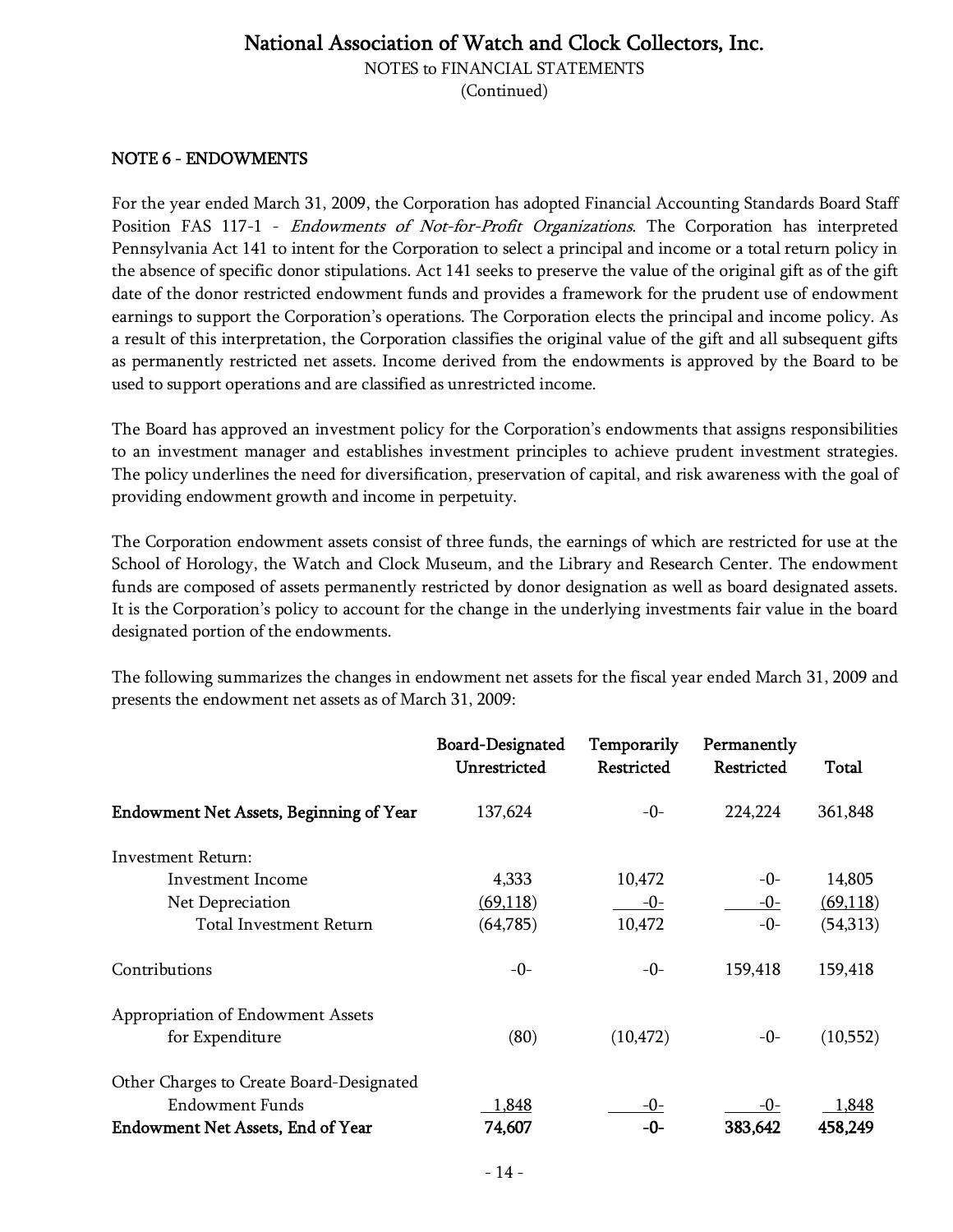NOTES to FINANCIAL STATEMENTS

(Continued)

#### NOTE 7 - CHAPTERS

As of March 31, 2009, NAWCC, Inc. has one hundred seventy active chapters located throughout the world. The chapters may adopt such bylaws and regulations as they may deem desirable, providing they do not conflict with the constitution and bylaws of NAWCC, Inc. Each chapter operates as a separate entity, however NAWCC, Inc. reserves the right to revoke the charter of any chapter for unethical conduct or inactivity after due hearing before the Board of Directors.

#### NOTE 8 - TEMPORARY CHAPTER SAVINGS DEPOSITS

The amount reported under temporary chapter savings deposits of \$44,000 and \$9,000, shown as a current liability on the statements of financial position for the years ended March 31, 2009 and 2008, respectively, represents various Chapters' and members' excess funds transferred to NAWCC, Inc. for safekeeping. The Corporation is required to return these funds upon request; however, any interest earned on these funds belongs to NAWCC, Inc. to use at its discretion.

#### NOTE 9 - CAPITAL LEASES

NAWCC, Inc. leases phone system equipment through a capital lease arrangement. Furniture, fixtures, and equipment includes \$23,641 for phone equipment with accumulated depreciation of \$3,152. The following is a schedule of minimum future payments under the capital lease, together with the net present value of the minimum lease payments as of March 31, 2009:

| Present Value of Minimum Lease Payments | 20,933  |
|-----------------------------------------|---------|
| Less: Amounts Representing Interest     | (3,555) |
| 2014                                    | 1,884   |
| 2013                                    | 5,651   |
| 2012                                    | 5,651   |
| 2011                                    | 5,651   |
| 2010                                    | 5,651   |

#### NOTE 10 - RESTRICTIONS on ASSETS

Board designated net assets are unrestricted net assets for which the board has indicated a specific use. These amounts are as follows for the years ended March 31:

|                                    | 2009    | 2008    |
|------------------------------------|---------|---------|
| Museum Endowment                   | 58,864  | 104,026 |
| Library Endowment                  | 15,743  | 33,598  |
| Library Acquisition Fund           | $-0-$   | 13,238  |
| Museum and Library Investment Fund | 537,168 | 700,577 |
|                                    | 611,775 | 851,439 |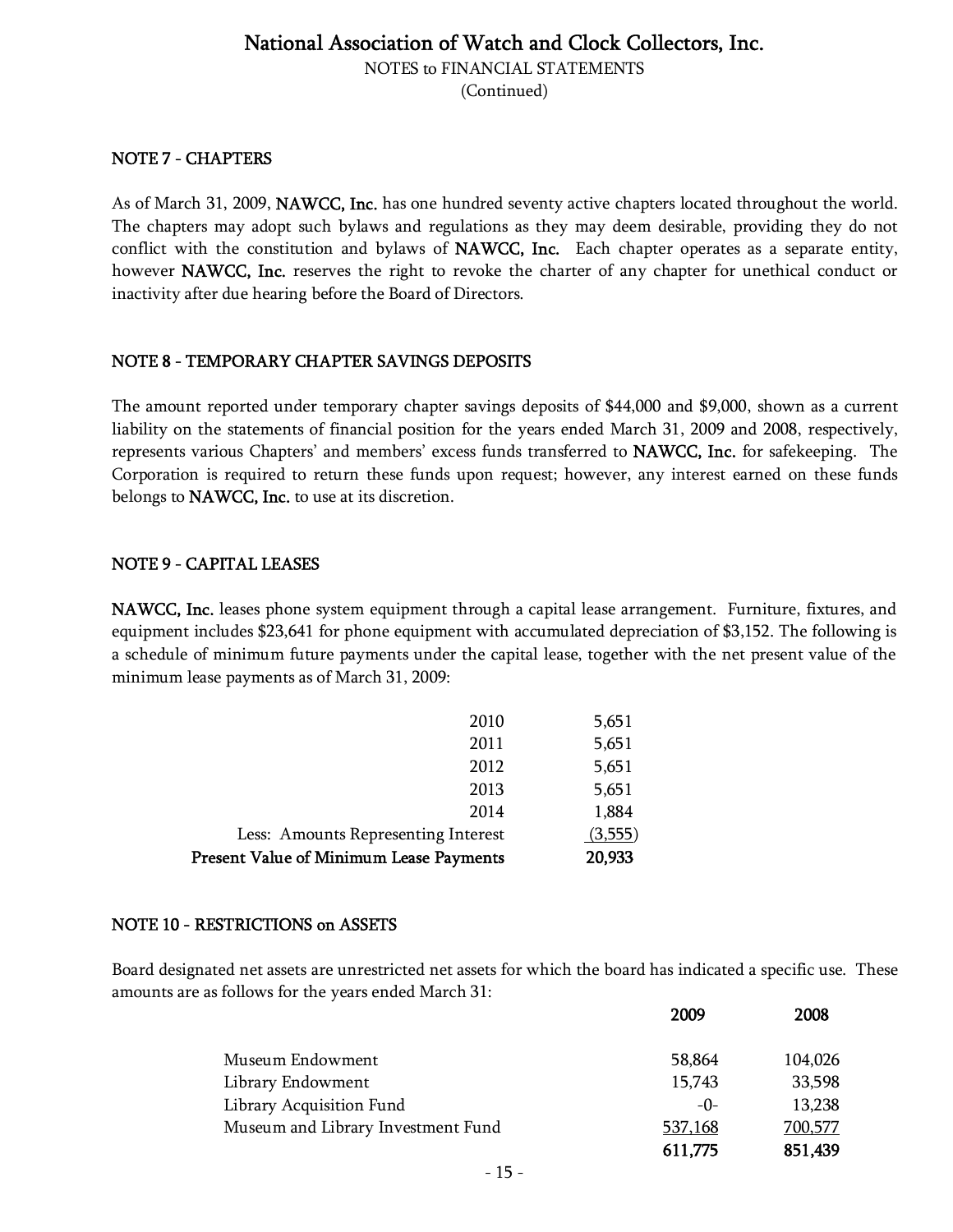NOTES to FINANCIAL STATEMENTS

(Continued)

### NOTE 10 - RESTRICTIONS on ASSETS (Continued)

The following summarizes temporarily restricted net assets for the years ended March 31:

|                                                      | 2009   | 2008   |
|------------------------------------------------------|--------|--------|
| Restrictions Related to the Passage of Time:         |        |        |
| Pledges Receivable                                   | 38,387 | 52,055 |
| Restrictions Relating to the Occurrence of an Event: |        |        |
| School of Horology:                                  |        |        |
| Midwest Regional Scholarship                         | 20,893 | 35,646 |
| Wilbur Pritchard Fund for Awards for Excellence      |        |        |
| in Watch Repair or Restoration                       | 42,697 | 41,619 |
| Zuercher Scholarship Fund                            | 600    | 600    |
| Clock Program at School of Horology                  | 225    | $-0-$  |
| Purchase of Books for School                         | 1,962  | 1,962  |
| Watch and Clock Museum:                              |        |        |
| <b>Museum Acquisitions</b>                           | 19,470 | 18,447 |
| <b>Stanley Clockworks</b>                            | $-0-$  | 1,297  |
| Time in Office Exhibit                               | 6,633  | 14,762 |
| Museum Education Outreach                            | 112    | 217    |
| Museum Education Program                             | 7,004  | 8,950  |
| Tower and Street Clock Exhibit                       | 1,141  | 1,141  |
| Time Explorer's Workshop                             | 2,394  | 2,394  |
| Friday Night Movies                                  | 256    | $-0-$  |
| Time & Explorations Exhibit                          | 5,833  | $-0-$  |
| Asian Clocks Exhibit                                 | 320    | $-0-$  |
| Clock & Watch Restoration                            | 500    | $-0-$  |
| Clock Garden                                         | 100    | $-0-$  |
| Orrery Pedestal/Security                             | 750    | 750    |
| Delaware Clock Exhibit                               | 2,482  | 2,482  |
| Museum DVD Project                                   | 500    | 500    |
| Antique European Pocket Watches                      | 1,150  | 8,300  |
| National:                                            |        |        |
| Human Faces in Time                                  | 200    | 200    |
| Public Time Initiative                               | 4,093  | 4,093  |
| Field Suitcase Workshop                              | 7,433  | 5,033  |
| Regional Registration Program                        | 1,000  | 1,000  |
| Marketing to Attract Younger Members                 | 500    | 500    |
| <b>Bulletin Online Project</b>                       | 2,400  | 2,000  |
| Transcriber                                          | $-0-$  | 40     |
| <b>NAWCC Education</b>                               | 615    | $-0-$  |
| <b>Craft Contests</b>                                | 300    | $-0-$  |
| NAWCC Message Board                                  | 1,035  | $-0-$  |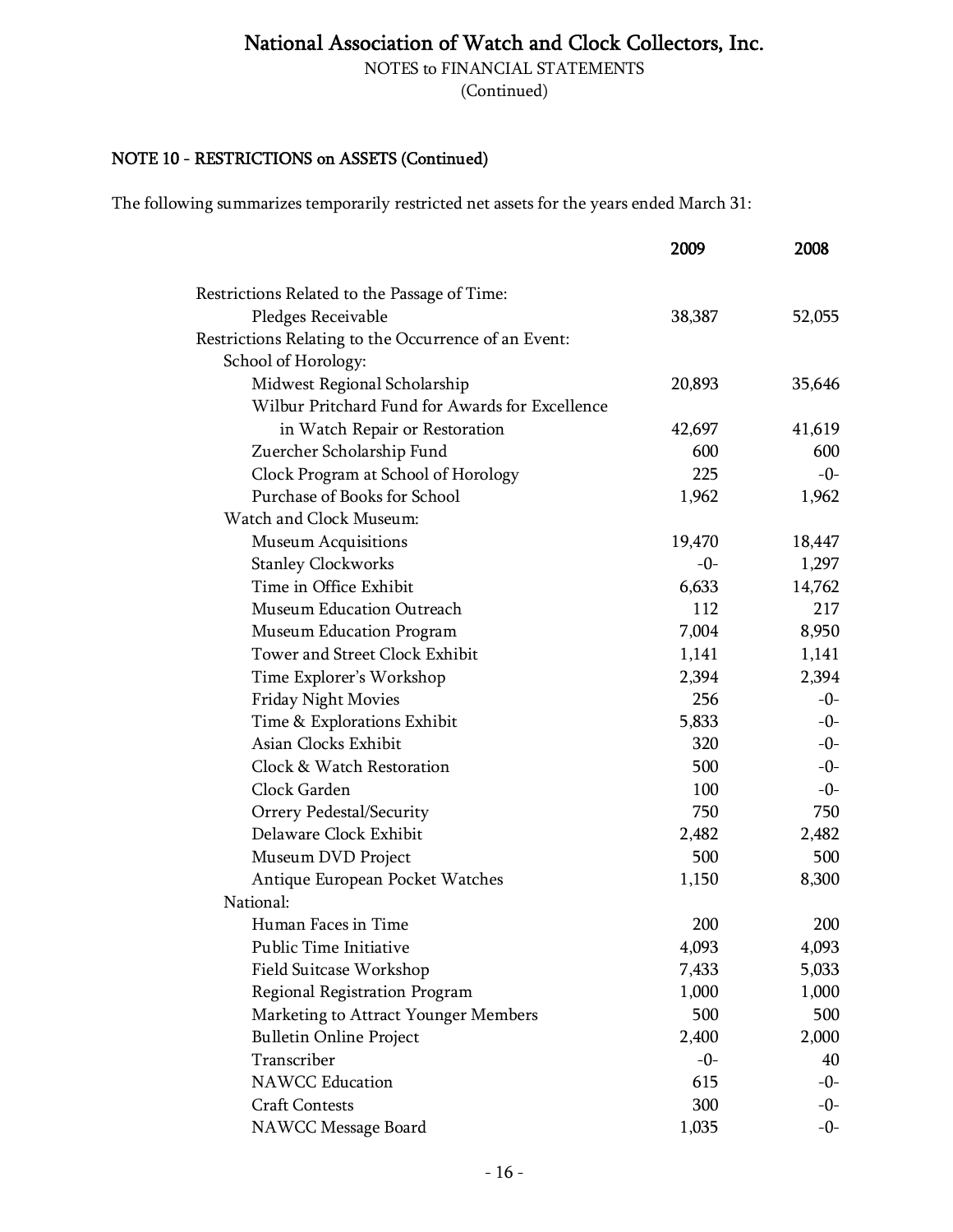NOTES to FINANCIAL STATEMENTS

(Continued)

### NOTE 10 - RESTRICTIONS on ASSETS (Continued)

|                                                                  | 2009    | 2008    |
|------------------------------------------------------------------|---------|---------|
| Restrictions Relating to the Occurrence of an Event (Continued): |         |         |
| <b>Publications Department:</b>                                  |         |         |
| Scanner                                                          | 125     | 125     |
| <b>Special Publications</b>                                      | -0-     | 9,855   |
| Southern Horology Supplement                                     | 2,700   | 2,700   |
| <b>Publications Department</b>                                   | 604     | $-0-$   |
| Library and Research Center:                                     |         |         |
| Library Acquisitions (Silent Auction Proceeds)                   | 7,559   | 9,945   |
| Children's Library                                               | 6       | 6       |
| Acquisition of Horological Art Items                             | 505     | 505     |
| Seth Thomas Collection Book Rebinding                            | 1,830   | 1,830   |
| Keystone Microfilm                                               | 4,171   | 2,740   |
| Binding                                                          | 1,542   | 1,688   |
| Hamilton Ledger Digitization                                     | 3,063   | 2,813   |
| Hamilton Watch Company Records                                   | 2,277   | 2,277   |
| Seth Thomas Towe Clock Ledger Digitization                       | 1,000   | $-0-$   |
|                                                                  | 196,367 | 238,472 |

Permanently restricted net assets consist of the following for the years ended March 31:

|                                       | 2009    | 2008    |
|---------------------------------------|---------|---------|
| Museum Endowment                      | 179,705 | 178,570 |
| School of Horology Endowment          | 156,108 | $-0$ -  |
| Library and Research Center Endowment | 47,829  | 45,654  |
|                                       | 383,642 | 224,224 |

All restricted assets as noted above are shown separately in the net assets section of the combined statement of financial position.

#### NOTE 11 - OPERATING LEASES

NAWCC, Inc. has three pieces of equipment under operating leases. Future payments by year and in aggregate, under these operating leases, consisted of the following at March 31, 2009:

| 2010 | 10,152 |
|------|--------|
| 2011 | 10,152 |
| 2012 | 4,216  |
|      | 24,520 |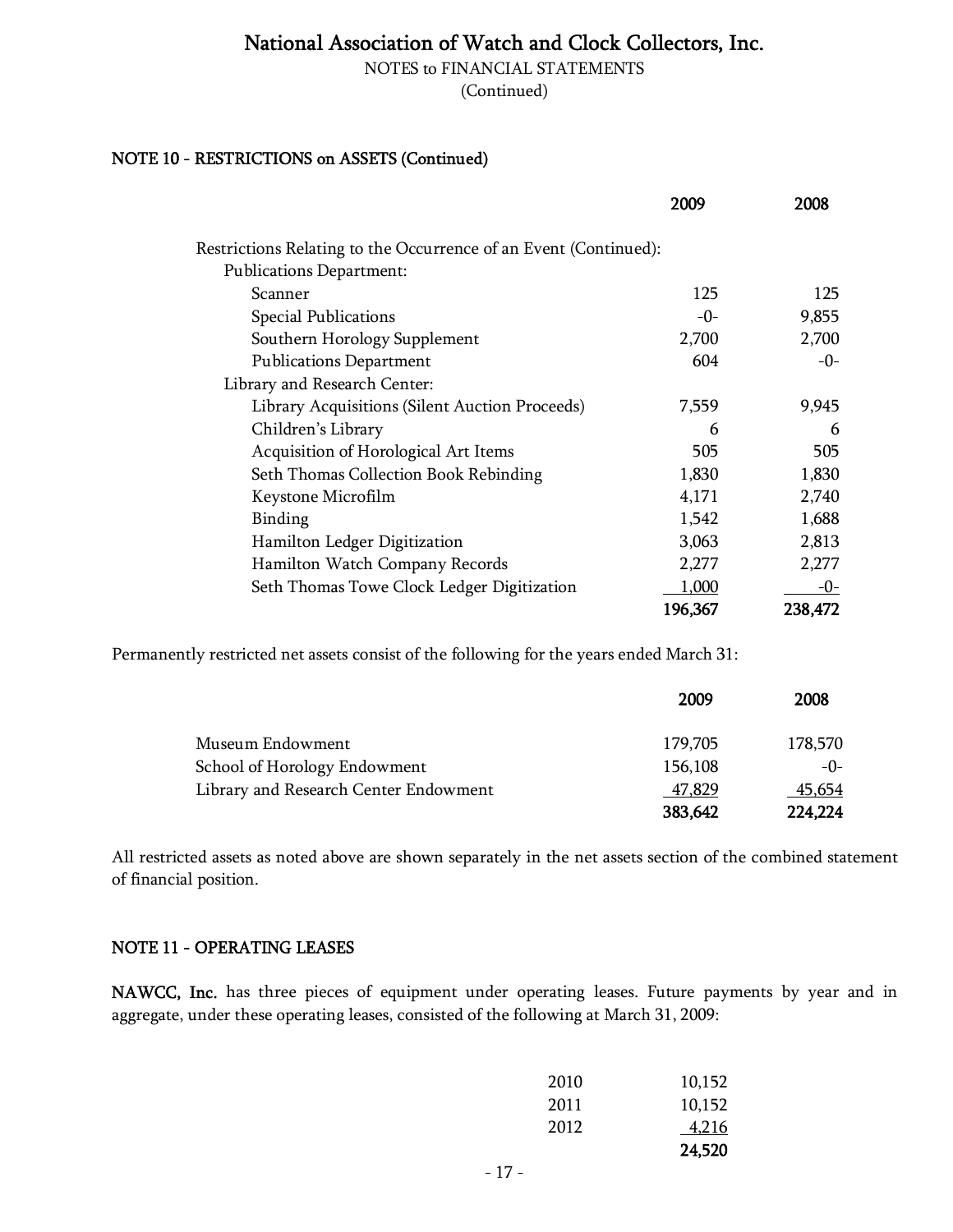NOTES to FINANCIAL STATEMENTS

(Continued)

### NOTE 11 - OPERATING LEASES (Continued)

Total lease expense under these agreements for the years ended March 31, 2009 and 2008, amounted to \$10,152 and \$9,966, respectively and is included in equipment rental and maintenance on the statements of activities.

#### NOTE 12 - DEFINED CONTRIBUTION RETIREMENT PLAN

The Corporation maintains a qualified 401(k) profit sharing plan (the Plan) covering eligible employees. Fulltime employees who attain 21 years of age are eligible to participate in the Plan. A full time employee has to complete one year of service in order to become eligible to share in employer contributions. Participants are 100% vested in all employer contributions. Each year the employer shall contribute to the trust fund such amount as shall be determined by the employer acting through the members of its Board of Directors. Contributions to the Plan for the years ended March 31, 2009 and 2008 were \$39,375 and \$34,772, respectively.

#### NOTE 13 - COLLECTIONS

The Corporation's collections are made up of horological artifacts and research materials of historical significance that are held for educational, research, and curatorial purposes. Each of the items is preserved and cared for and activities verifying their existence and assessing their condition are performed continuously. The collections are subject to a policy that requires proceeds from their sales to be used to acquire other items for the collection. As of March 31, 2009, the insurance coverage in effect for items in the collection amounted to \$9,000,000.

#### NOTE 14 - CONCENTRATION of CREDIT RISK

Financial instruments that potentially subject the Corporation to credit risk consist primarily of cash deposits and investments. The Corporation maintains its cash deposits with various financial institutions where the account balances may at times exceed FDIC and SIPC insured limits.

The Corporation's investments are exposed to various risks such as interest rate, market, and credit risks. Due to the level of risk associated with certain investment securities, it is at least reasonably possible that changes in the values of investments will occur in the near term and that such changes could materially affect amounts reported in the statements of financial position.

#### NOTE 15 - RECLASSIFICATIONS

Certain amounts previously reported for the year ended March 31, 2008, have been reclassified to conform to the classifications used for the year ended March 31, 2009. Such reclassifications had no effect on reported changes in net assets.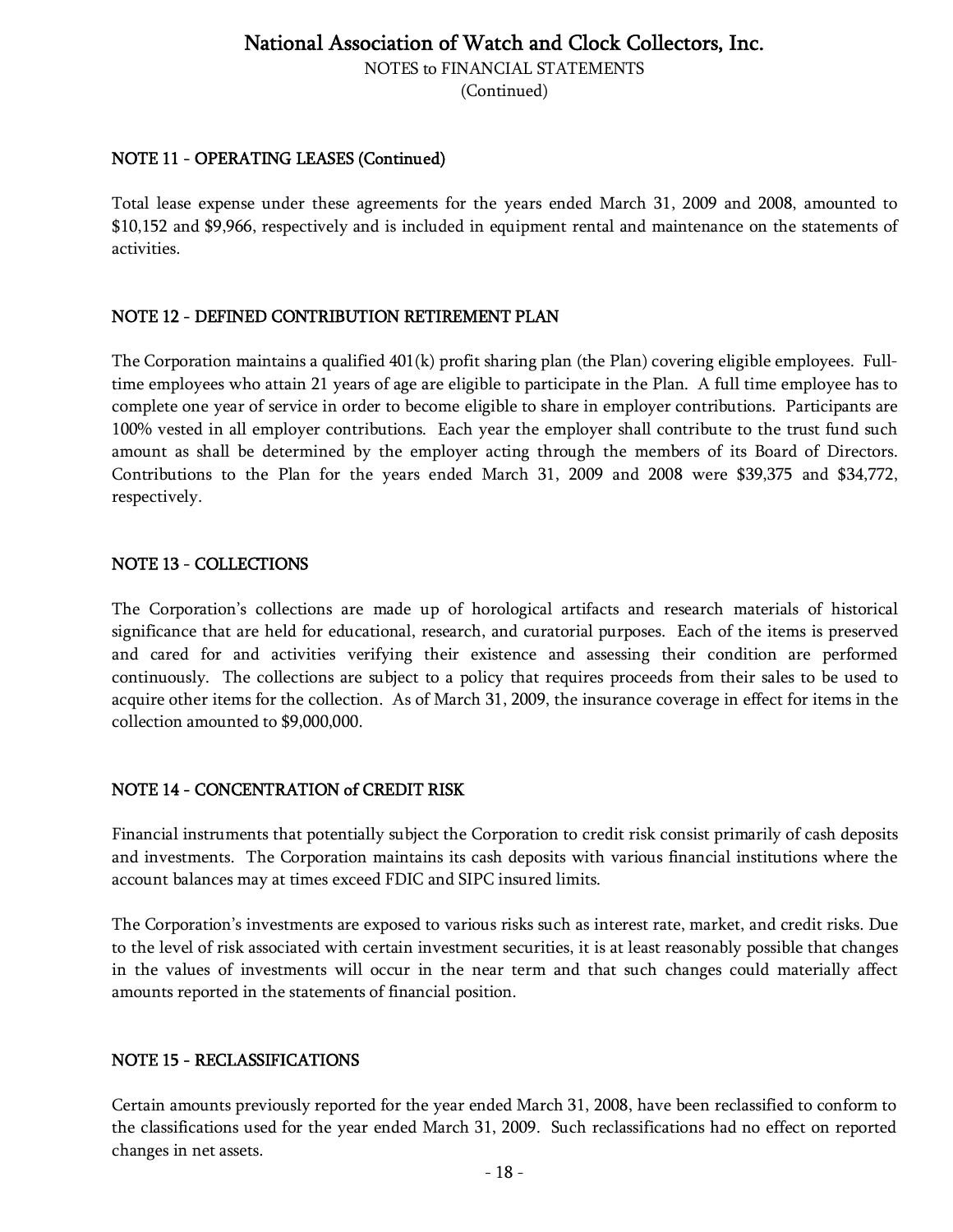NOTES to FINANCIAL STATEMENTS

(Continued)

#### NOTE 16 - RISK MANAGEMENT

As a not-for-profit entity, NAWCC, Inc. has elected as of January 1, 2007, to self insure for purposes of unemployment compensation. As such, there are no quarterly contributions made to the Commonwealth of Pennsylvania. No claims were paid for the year ended March 31, 2008. For the year ended March 31, 2009, the Corporation paid unemployment claims to two employees amounting to \$5,972. At March 31, 2009, claims continue to be paid for one former employee at \$319 per week.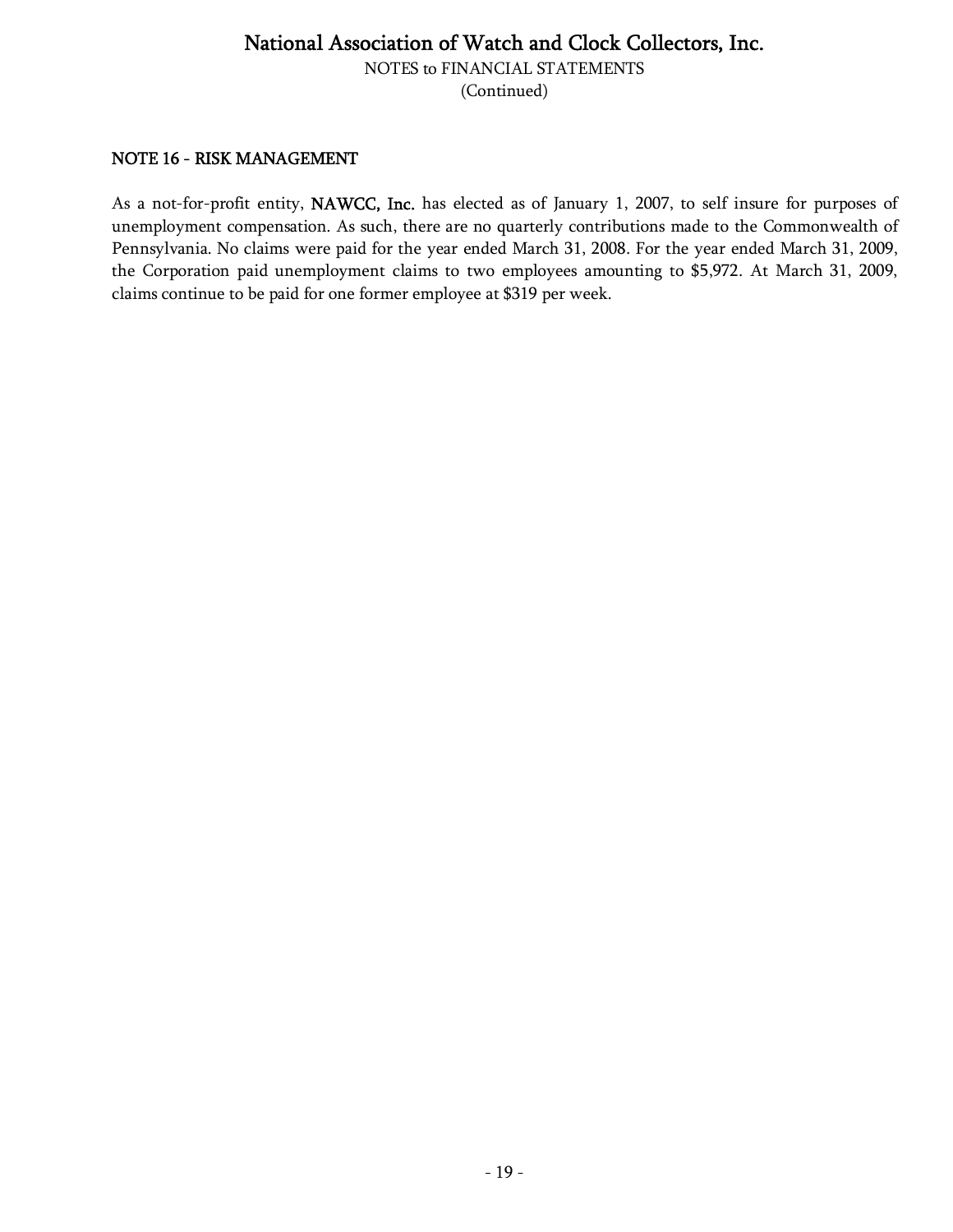SCHEDULE of PROGRAM ACTIVITIES

Year Ended March 31, 2009

|                                       |                 |               | Museum &               |                 |
|---------------------------------------|-----------------|---------------|------------------------|-----------------|
|                                       | Membership      | School        | Library                | <b>Total</b>    |
|                                       | and Operations  | of Horology   | <b>Research Center</b> | Combined        |
| <b>UNRESTRICTED NET ASSETS</b>        |                 |               |                        |                 |
| Support and Revenue:                  |                 |               |                        |                 |
| Membership Dues                       | 1,279,330<br>\$ |               |                        | \$<br>1,279,330 |
| Life Member Receipts                  |                 |               |                        |                 |
| (Dues Transfers), net                 | (14,253)        |               |                        | (14,253)        |
| <b>MART</b> Receipts                  | 177,097         |               |                        | 177,097         |
| Donations                             | 79,096          | 3,718         | 10,395                 | 93,209          |
| Investment Income                     | 43,002          | 88            | 42,366                 | 85,456          |
| Tuition and Registration Fees         |                 | 242,209       |                        | 242,209         |
| Field Suitcase Workshop Income        | 63,360          |               |                        | 63,360          |
| Net Proceeds from                     |                 |               |                        |                 |
| National Convention                   | 45,571          |               |                        | 45,571          |
| Miscellaneous Income                  | 50,747          | 542           | 7,649                  | 58,938          |
| Gift Shop and School Sales            |                 | 21,220        | 90,378                 | 111,598         |
| Cost of Sales                         |                 | (11, 427)     | (54, 029)              | (65, 456)       |
| <b>Museum Admissions</b>              |                 |               | 60,066                 | 60,066          |
|                                       | 1,723,950       | 256,350       | 156,825                | 2,137,125       |
| Net Assets Released from Restrictions | 26,452          | 6,530         | 35,255                 | 68,237          |
| <b>Total Support and Revenue</b>      | 1,750,402       | 262,880       | 192,080                | 2,205,362       |
| Expenses:                             |                 |               |                        |                 |
| Program Services:                     |                 |               |                        |                 |
| Salaries and Wages                    | 138,587         | 227,636       | 312,281                | 678,504         |
| Employee Benefits and                 |                 |               |                        |                 |
| Payroll Taxes                         | 37,421          | 34,007        | 72,055                 | 143,483         |
| <b>Bulletin Printing</b>              | 139,476         |               |                        | 139,476         |
| <b>MART</b> Printing                  | 38,468          |               |                        | 38,468          |
| Other Printing and Postage            |                 | 1,361         | 6,022                  | 7,383           |
| Distribution of Publications          | 108,377         |               |                        | 108,377         |
| Director and Staff Travel             | 1,141           | 5,126         | 3,369                  | 9,636           |
| Committees and Conferences            |                 | 280           | 765                    | 1,045           |
| Field Suitcase Workshop               | 55,046          |               |                        | 55,046          |
| Scholarships                          | 550             | 4,060         |                        | 4,610           |
| Supplies                              | 3,810           | 17,334        | 9,603                  | 30,747          |
| Utilities and Telephone               |                 | 12,751        | 122,419                | 135,170         |
| Equipment Rental and                  |                 |               |                        |                 |
| Maintenance                           |                 | 3,725         | 51,505                 | 55,230          |
| Insurance                             |                 | 369           | 5,800                  | 6,169           |
| Depreciation                          |                 | 28,267        | 193,918                | 222,185         |
| <b>Exhibits and Advertising</b>       | 1,300           | 5,749         | 26,299                 | 33,348          |
| Accession                             |                 |               | 21,939                 | 21,939          |
| Professional Services                 |                 | 34,188        | 1,355                  | 35,543          |
| Miscellaneous                         | 9,970           | 13,652        | 8,018                  | 31,640          |
| <b>Total Program Services</b>         | 534,146<br>\$   | 388,505<br>\$ | 835,348<br>\$          | \$<br>1,757,999 |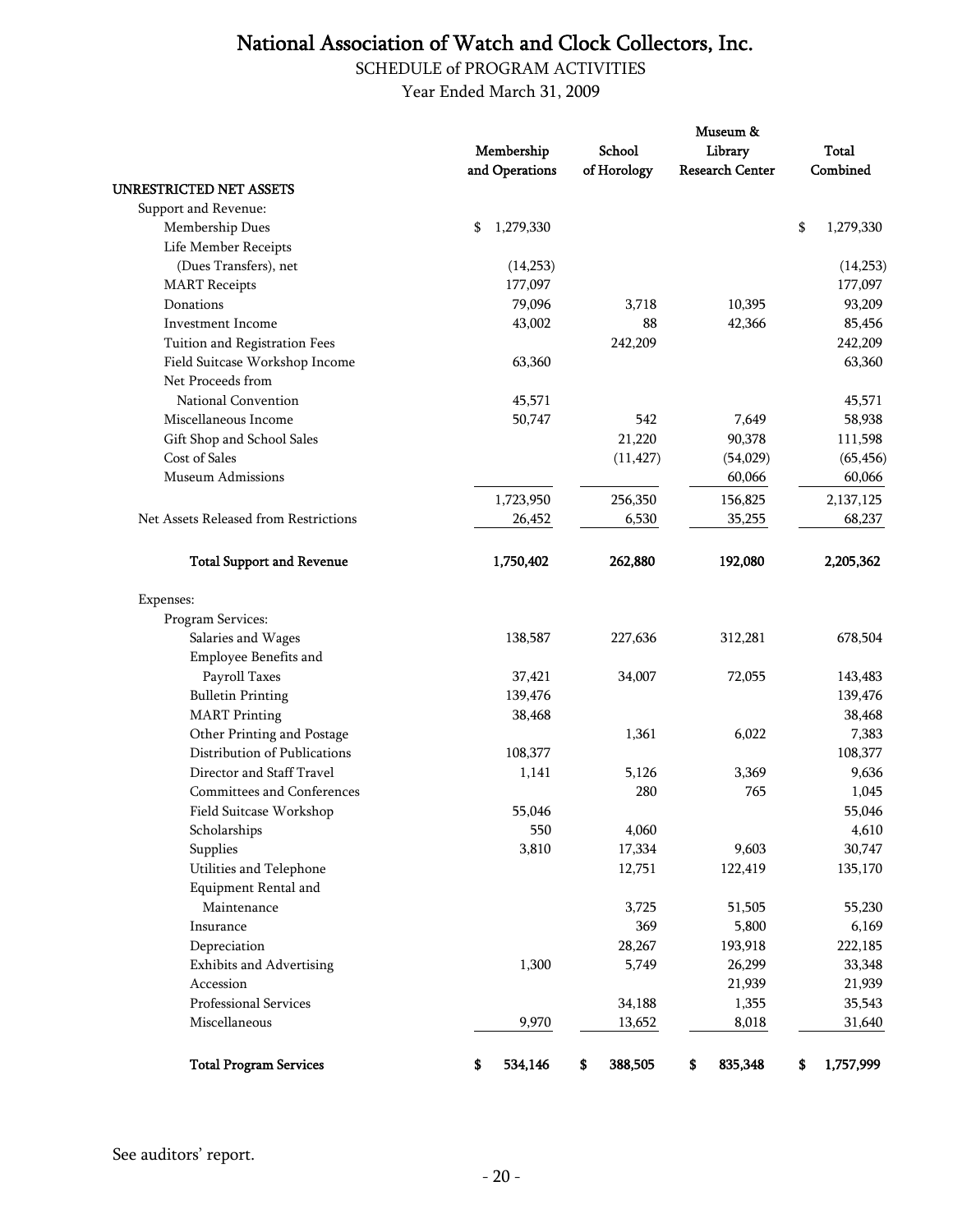SCHEDULE of PROGRAM ACTIVITIES

(Continued)

Year Ended March 31, 2009

| <b>UNRESTRICTED NET ASSETS (Continued)</b>                                              | Membership<br>and Operations | School<br>of Horology | Museum &<br>Library<br><b>Research Center</b> | Total<br>Combined |
|-----------------------------------------------------------------------------------------|------------------------------|-----------------------|-----------------------------------------------|-------------------|
| Expenses: (Continued)                                                                   |                              |                       |                                               |                   |
| <b>Supporting Services:</b>                                                             |                              |                       |                                               |                   |
| General and Administrative:                                                             |                              |                       |                                               |                   |
| Salaries and Wages                                                                      | \$<br>285,570                |                       |                                               | \$<br>285,570     |
| Employee Benefits and Payroll Taxes                                                     | 96,282                       |                       |                                               | 96,282            |
| Director and Staff Travel                                                               | 47,371                       |                       |                                               | 47,371            |
| Committees                                                                              | 2,379                        |                       |                                               | 2,379             |
| Supplies                                                                                | 16,154                       |                       |                                               | 16,154            |
| Utilities and Telephone                                                                 | 6,587                        |                       |                                               | 6,587             |
| Equipment Rental and Maintenance                                                        | 17,084                       |                       |                                               | 17,084            |
| Building Repairs and Maintenance                                                        | 21                           | 8,230                 | 38,068                                        | 46,319            |
| Insurance                                                                               | 19,113                       |                       |                                               | 19,113            |
| Printing and Postage                                                                    | 35,427                       |                       |                                               | 35,427            |
| Depreciation                                                                            | 108,693                      |                       |                                               | 108,693           |
| Professional Services                                                                   | 72,780                       | 2,103                 |                                               | 74,883            |
| Telemarketing                                                                           | 36,565                       |                       |                                               | 36,565            |
| Website Hosting                                                                         | 11,945                       |                       |                                               | 11,945            |
| <b>Interest Expense</b>                                                                 | 950                          |                       |                                               | 950               |
| Miscellaneous                                                                           | 24,127                       |                       |                                               | 24,127            |
|                                                                                         | 781,048                      | 10,333                | 38,068                                        | 829,449           |
| Fundraising:                                                                            |                              |                       |                                               |                   |
| Salaries and Wages                                                                      | 46,587                       |                       |                                               | 46,587            |
| Employee Benefits and Payroll Taxes                                                     | 2,434                        |                       |                                               | 2,434             |
| Director and Staff Travel                                                               | 572                          |                       |                                               | 572               |
| Printing and Postage                                                                    | 7,093                        |                       |                                               | 7,093             |
| Professional Services                                                                   | 5,600                        |                       |                                               | 5,600             |
| Miscellaneous                                                                           | 2,944                        |                       |                                               | 2,944             |
|                                                                                         | 65,230                       | -0-                   | -0-                                           | 65,230            |
| <b>Total Supporting Services</b>                                                        | 846,278                      | 10,333                | 38,068                                        | 894,679           |
| <b>Total Expenses</b>                                                                   | 1,380,424                    | 398,838               | 873,416                                       | 2,652,678         |
| INCREASE (DECREASE) in UNRESTRICTED<br>NET ASSETS BEFORE CAPITAL<br><b>TRANSACTIONS</b> | S<br>369,978                 | S<br>(135,958)        | (681, 336)<br>\$                              | S<br>(447, 316)   |